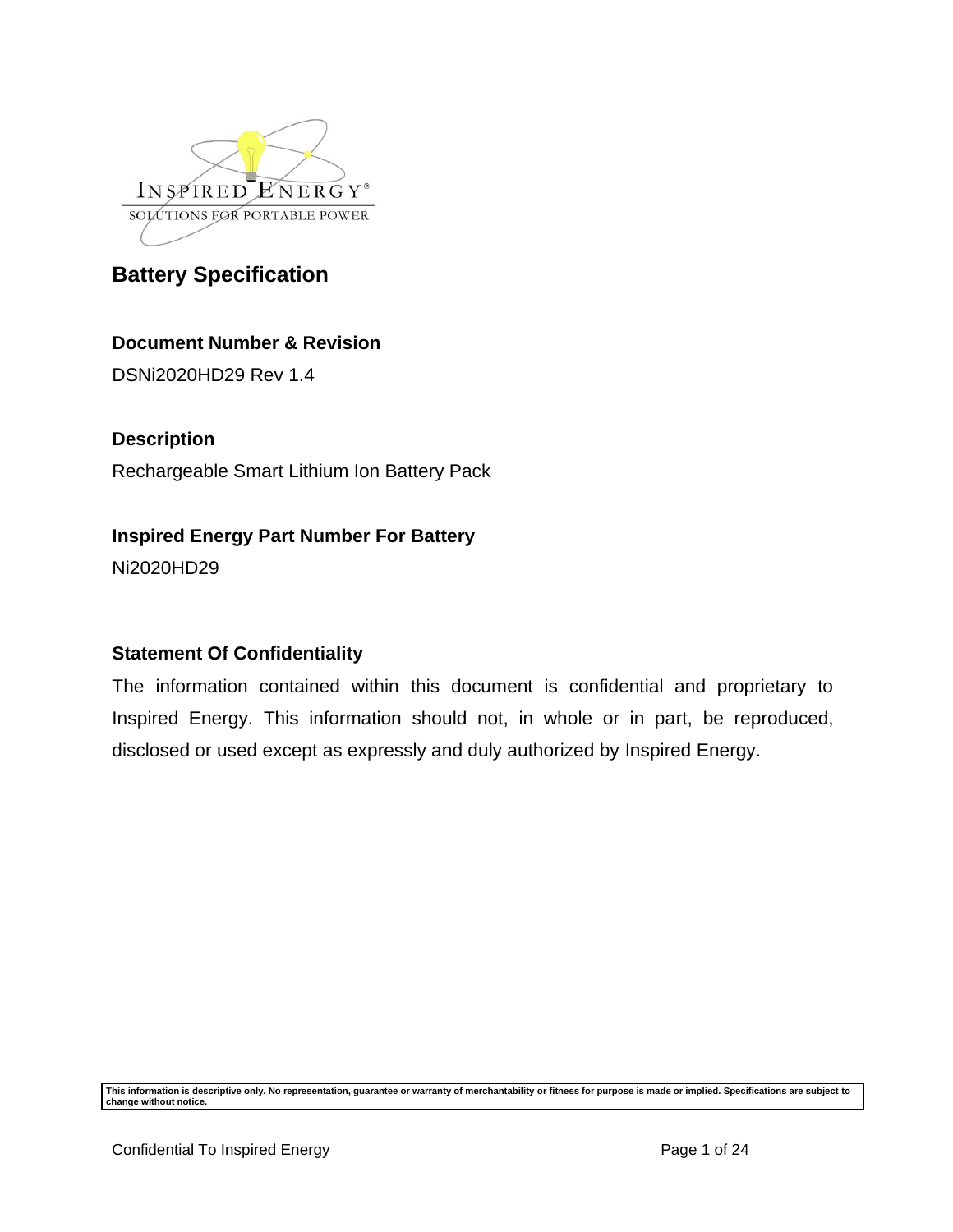

| <b>Specification Number</b>   | DSNi2020HD29 |
|-------------------------------|--------------|
| <b>Specification Revision</b> | 1.4          |
| Prepared By                   | KJO          |
| Issue date                    | 3/15/22      |

#### **TABLE OF CONTENTS**

| 1. |                      |  |
|----|----------------------|--|
| 2. |                      |  |
|    | 2.1.                 |  |
|    | 2.2.                 |  |
|    | 2.3.                 |  |
|    | 2.3.1.               |  |
|    | 2.3.2.               |  |
|    | 2.3.3.               |  |
|    | 2.3.4.               |  |
|    |                      |  |
| 3. |                      |  |
|    | 3.1.                 |  |
|    | 3.1.1.               |  |
|    | 3.1.2.               |  |
|    | 3.1.3.               |  |
|    | 3.1.4.               |  |
|    | 3.1.5.               |  |
|    | 3.1.6.               |  |
|    | 3.1.7.               |  |
|    | 3.2.                 |  |
|    | 3.2.1.               |  |
|    | 3.2.2.               |  |
|    | 3.2.3.               |  |
|    | 3.2.3.1.             |  |
|    | 3.2.3.2.             |  |
|    | 3.2.3.3.             |  |
|    | 3.2.4.               |  |
|    | 3.3.                 |  |
|    | 3.3.1.               |  |
|    | 3.3.2.               |  |
|    | 3.3.3.               |  |
|    | 3.3.4.               |  |
|    | 3.3.4.1.             |  |
|    | 3.3.4.2.<br>3.3.4.3. |  |
|    | 3.3.5.               |  |
|    | 3.3.6.               |  |
|    | 3.3.7.               |  |
|    |                      |  |
|    | 3.3.8.               |  |
|    | 3.3.9.               |  |
|    | 3.3.10.              |  |
|    | 3.4.                 |  |
|    | 3.4.1.               |  |
|    | 3.4.2.               |  |
|    | 3.4.3.               |  |
|    | 3.4.4.               |  |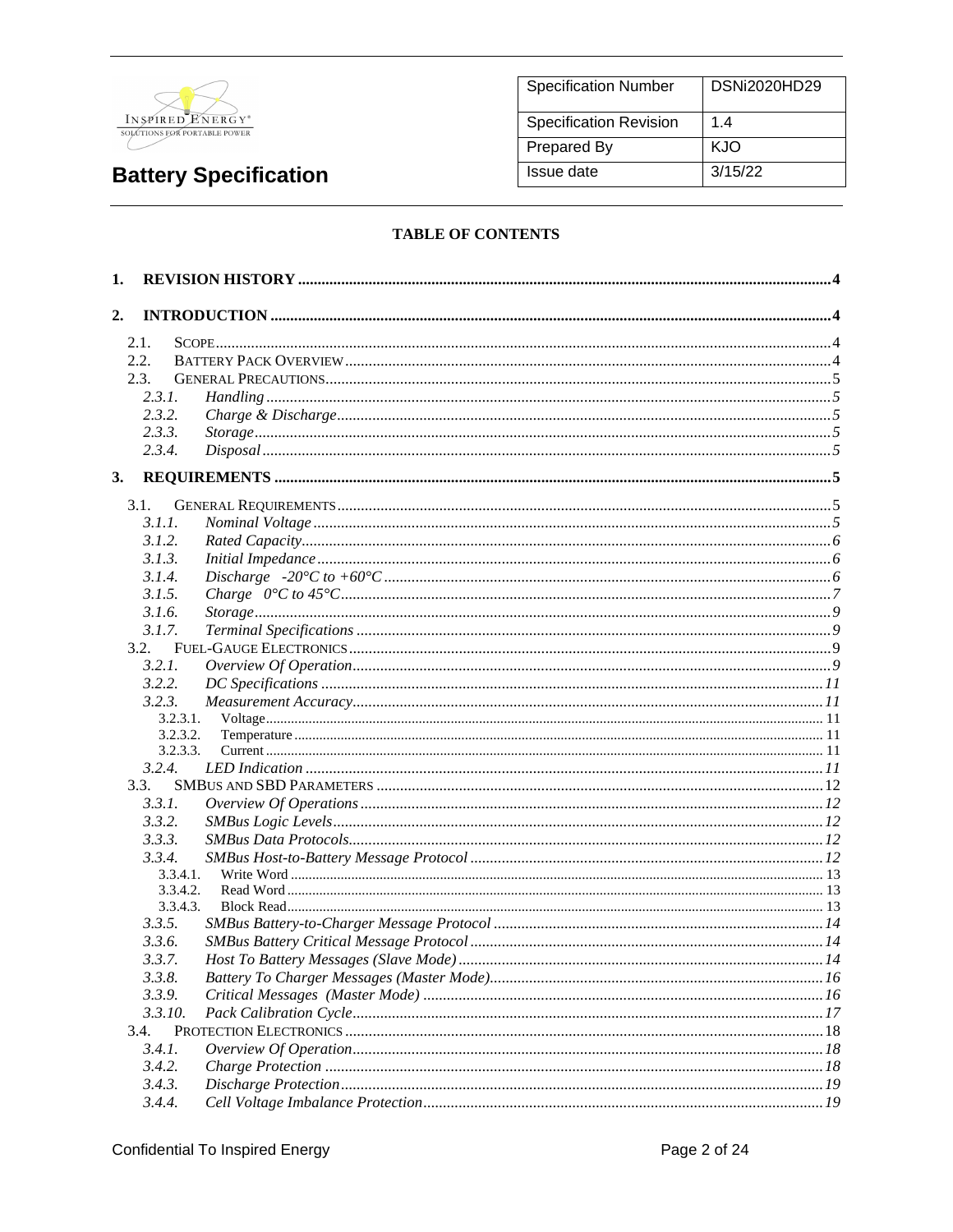

#### **Specification Number Specification Revision**  $1.4$ KJO Prepared By Issue date  $3/15/22$

**DSNi2020HD29** 

# **Battery Specification**

| 3.4.5. |                                                                                                                                                                                                                                                                                                                                                            |  |
|--------|------------------------------------------------------------------------------------------------------------------------------------------------------------------------------------------------------------------------------------------------------------------------------------------------------------------------------------------------------------|--|
| 3.5.   |                                                                                                                                                                                                                                                                                                                                                            |  |
| 3.5.1. | $\emph{ Overview Of Operation} \label{prop:1} \parbox{0.5in} \parbox{0.5in} \emph{1.5in} \emph{1.5in} \emph{1.5in} \emph{2.5in} \emph{2.5in} \emph{3.5in} \emph{3.5in} \emph{4.5in} \emph{4.5in} \emph{5.5in} \emph{5.5in} \emph{6.5in} \emph{6.5in} \emph{7.5in} \emph{7.5in} \emph{8.5in} \emph{8.5in} \emph{9.5in} \emph{1.5in} \emph{1.5in} \emph{1.5$ |  |
| 3.5.2. |                                                                                                                                                                                                                                                                                                                                                            |  |
| 3.6.   |                                                                                                                                                                                                                                                                                                                                                            |  |
| 3.6.1. |                                                                                                                                                                                                                                                                                                                                                            |  |
| 3.6.2. |                                                                                                                                                                                                                                                                                                                                                            |  |
| 3.6.3. |                                                                                                                                                                                                                                                                                                                                                            |  |
| 3.6.4. |                                                                                                                                                                                                                                                                                                                                                            |  |
| 3.6.5. |                                                                                                                                                                                                                                                                                                                                                            |  |
| 37     |                                                                                                                                                                                                                                                                                                                                                            |  |
| 3.7.1. |                                                                                                                                                                                                                                                                                                                                                            |  |
| 3.8.   |                                                                                                                                                                                                                                                                                                                                                            |  |
| 3.8.1. |                                                                                                                                                                                                                                                                                                                                                            |  |
| 3.8.2. |                                                                                                                                                                                                                                                                                                                                                            |  |
| 3.8.3. |                                                                                                                                                                                                                                                                                                                                                            |  |
|        |                                                                                                                                                                                                                                                                                                                                                            |  |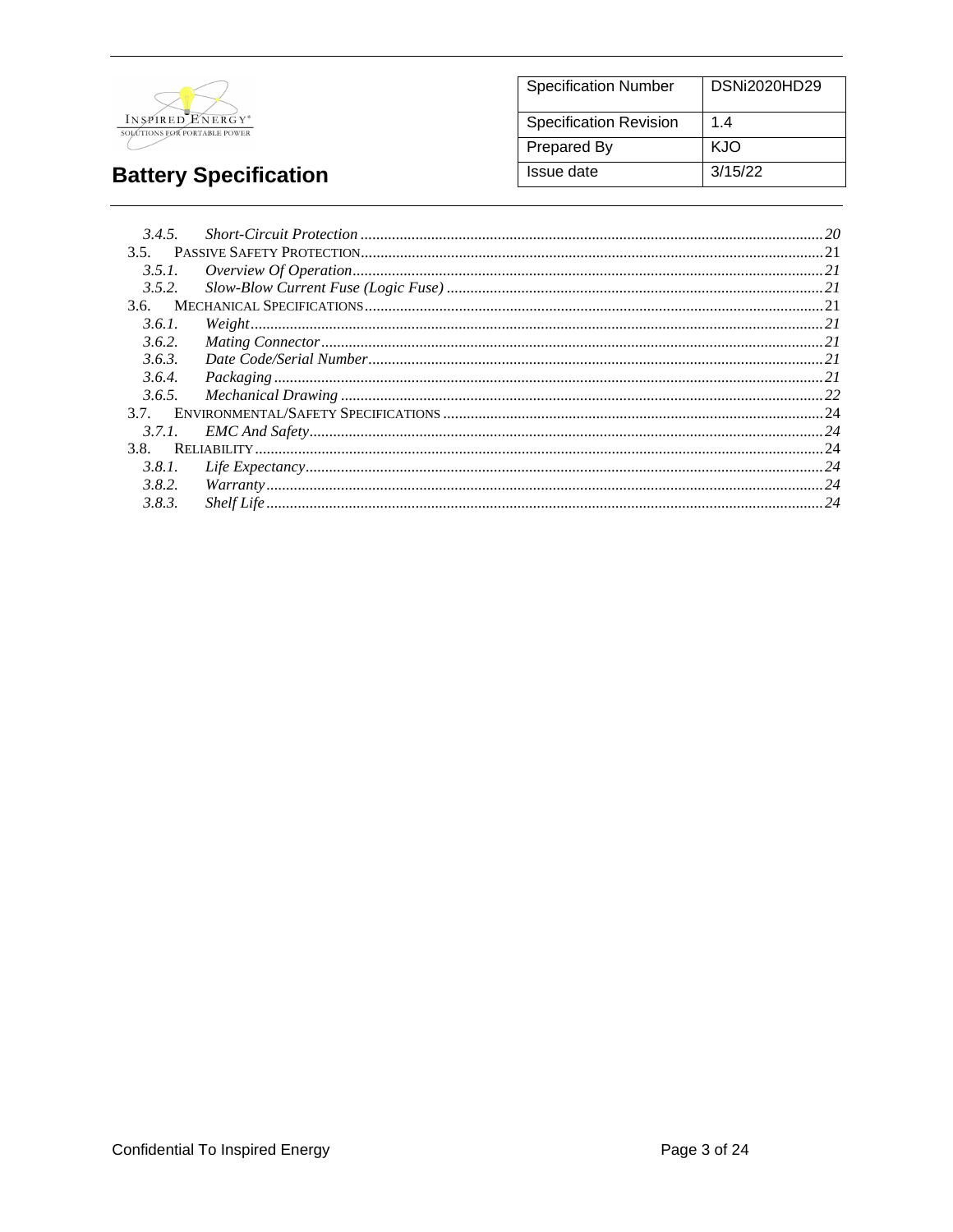

| <b>Specification Number</b>   | DSNi2020HD29 |
|-------------------------------|--------------|
| <b>Specification Revision</b> | 14           |
| Prepared By                   | KJO          |
| Issue date                    | 3/15/22      |

# **1. REVISION HISTORY**

| Revision | Release | Revisions                             | <b>Issued</b> | Approved By |
|----------|---------|---------------------------------------|---------------|-------------|
|          | Date    |                                       | <b>By</b>     |             |
| 1.0      | 5/5/10  | Released                              | <b>RAH</b>    | DB, LJ      |
| 1.1      | 7/1/11  | Changed charger current for new Pan   | <b>RAH</b>    | DB, LJ      |
|          |         | 2.9Ahr cell.                          |               |             |
| 1.2      | 5/22/14 | Changed controller and cell to Moli   | <b>RAH</b>    | DB, LJ      |
| 1.3      | 1/25/16 | Changed shipping s-o-c                | LJ            | LJ          |
| 1.4      | 3/15/22 | Updated charge, discharge, and short- | KJO           | JAB         |
|          |         | circuit limits.                       |               |             |

# **2. INTRODUCTION**

### **2.1. Scope**

This specification describes the physical, functional and electrical characteristics of a rechargeable Lithium Ion battery pack supplied by Inspired Energy. This specification is the interface document between Inspired Energy and its customers. It is understood that the customer may create their own internal specification. However, this specification is the master that defines the battery's operation. Battery packs produced will meet this specification.

## **2.2. Battery Pack Overview**

This specification describes the physical, functional and electrical requirements for the NI2020HD Smart Battery including a rechargeable Lithium Ion battery and a Battery Management Module. The battery consists of (9) Lithium Ion rechargeable cells of 18650 size, assembled in a 3 series / 3 parallel (3S 3P) configuration. Each cell has an average voltage of 3.6V and a typical capacity of 2.9Ah giving a battery pack of 10.8V and 8.7Ah typical.

The battery is capable of communicating with host or the charger through the System Management Bus (SMBus). The battery is fully SMBus and SBDS Revision 1.1compliant. Protection is provided for over-charge, overdischarge and short circuit. For redundancy, passive safety devices have been integrated into the pack to protect against over-current and over-temperature, and secondary over-voltage has been implemented with a logic-fuse and controller.

The battery pack comprises the individual elements as shown below.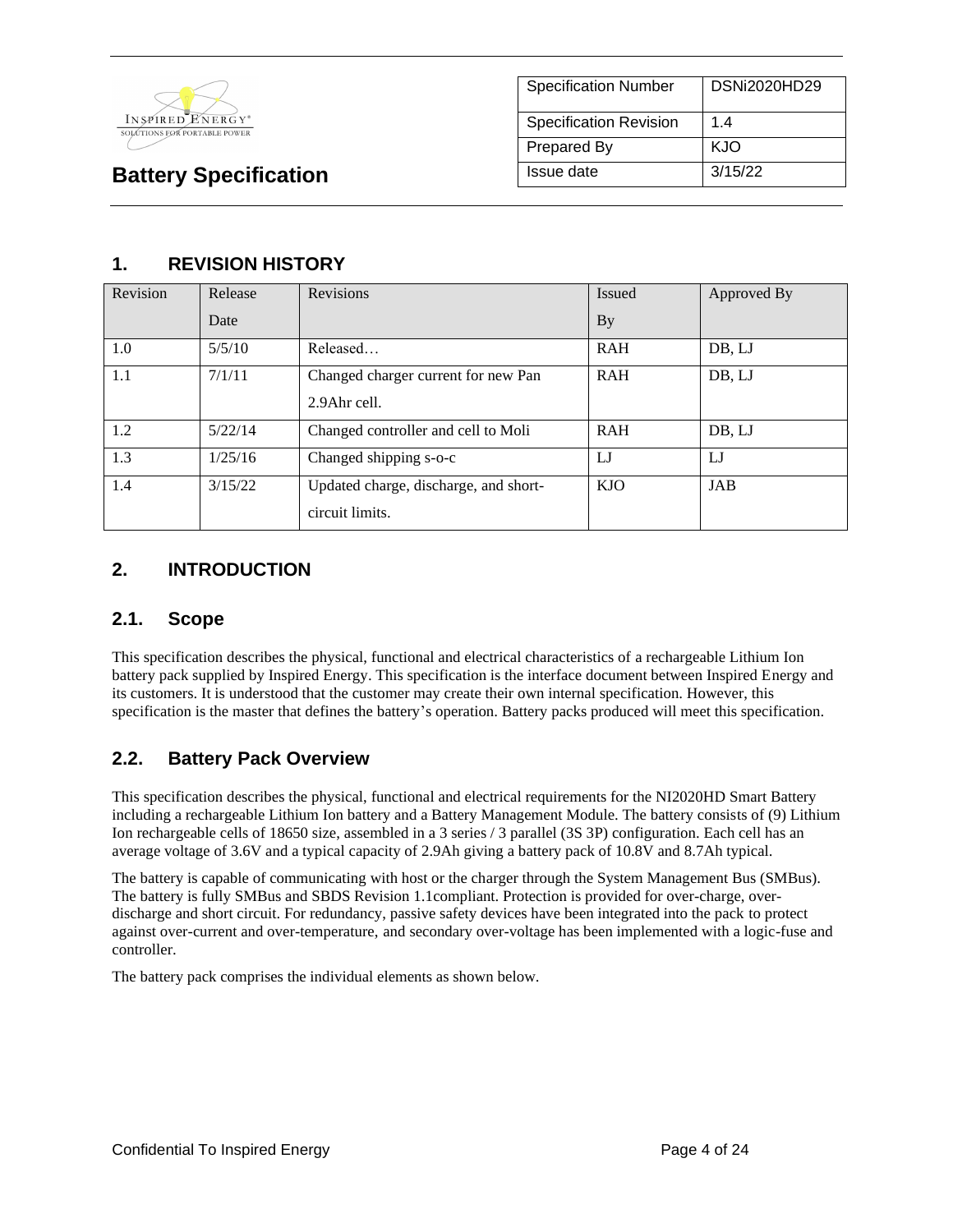

| <b>Specification Number</b>   | <b>DSNi2020HD29</b> |
|-------------------------------|---------------------|
| <b>Specification Revision</b> | 14                  |
| Prepared By                   | KJO                 |
| Issue date                    | 3/15/22             |



### **2.3. General Precautions**

### 2.3.1. Handling

- Avoid shorting the battery
- Do not immerse in water.
- Do not disassemble or deform the battery
- Do not expose to, or dispose of the battery in fire.
- Avoid excessive physical shock or vibration.
- Keep out of the reach of children.
- Never use a battery that appears to have suffered abuse.

#### 2.3.2. Charge & Discharge

- Battery must be charged in appropriate charger only.
- Never use a modified or damaged charger.
- Specified product use only.

#### 2.3.3. Storage

• Store in a cool, dry and well-ventilated area.

#### 2.3.4. Disposal

• Regulations vary for different countries. Dispose of in accordance with local regulations.

#### **3. REQUIREMENTS**

#### **3.1. General Requirements**

#### 3.1.1. Nominal Voltage

The battery nominal operating voltage is 10.8V.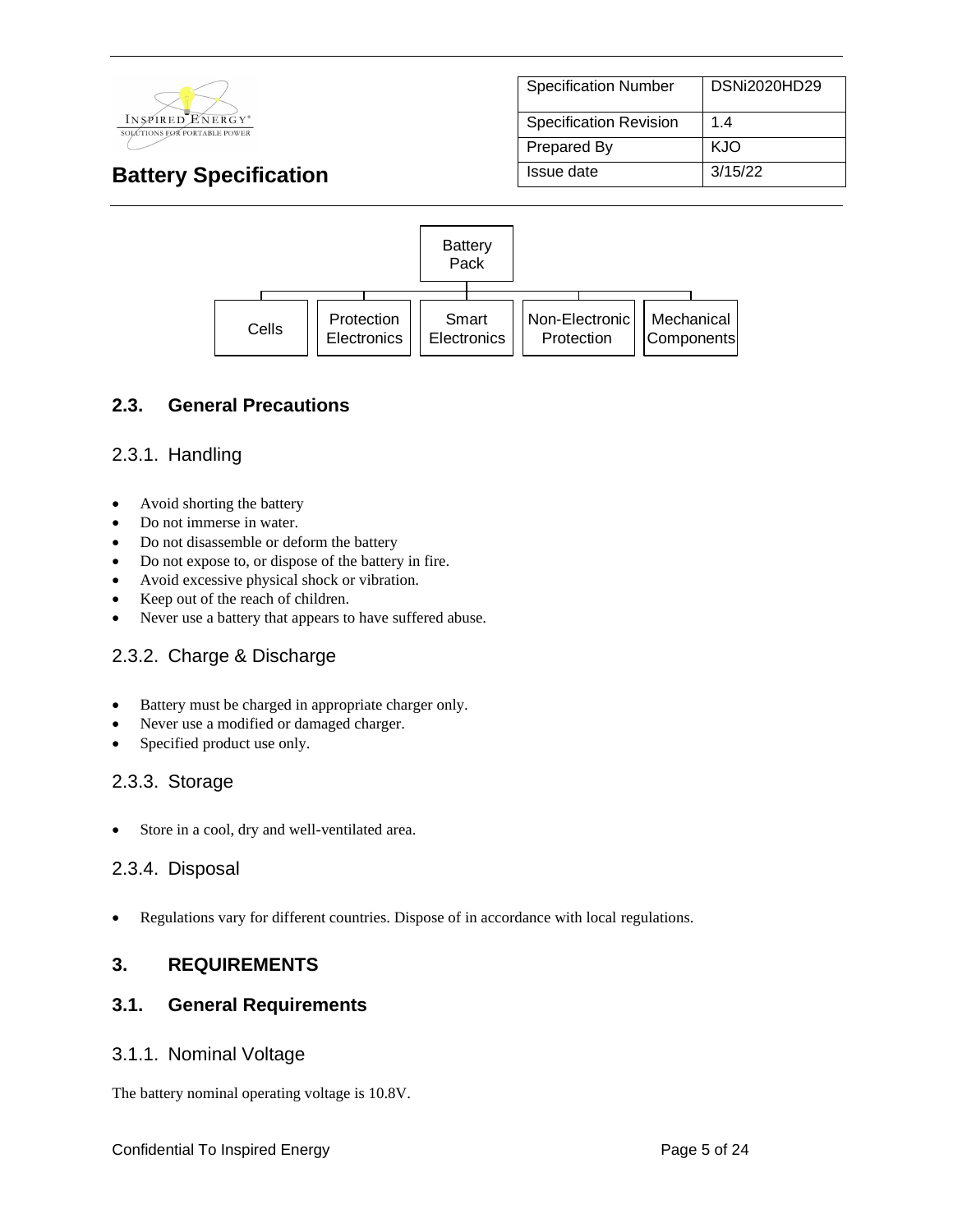

| <b>Specification Number</b>   | DSNi2020HD29 |
|-------------------------------|--------------|
| <b>Specification Revision</b> | 1.4          |
| <b>Prepared By</b>            | KJO          |
| Issue date                    | 3/15/22      |

# 3.1.2. Rated Capacity

The initial capacity is  $\geq$  7800mAh (based on a CV charge of 12.6V  $\pm$  50mV with a current limit of 4.0A and a 1740mA discharge to 8.25V @ 25C, within 1 hour of charge).

#### 3.1.3. Initial Impedance

The internal impedance of a fully charged battery shall be  $< 80 \text{m}\Omega$  when measured across the positive and negative battery terminals at 1kHz at 20°C.

#### 3.1.4. Discharge -20°C to +60°C

Discharge Temperature Limits: As shown below,  $\leq 80\%RH$ 

The battery shall be capable of continuous discharge within the Operating Boundary as shown in the graph below.

Host devices should be designed for a controlled shutdown following battery notification of termination by the battery sending TERMINATE\_DISCHARGE alarm, prior to protection circuit cut-off.

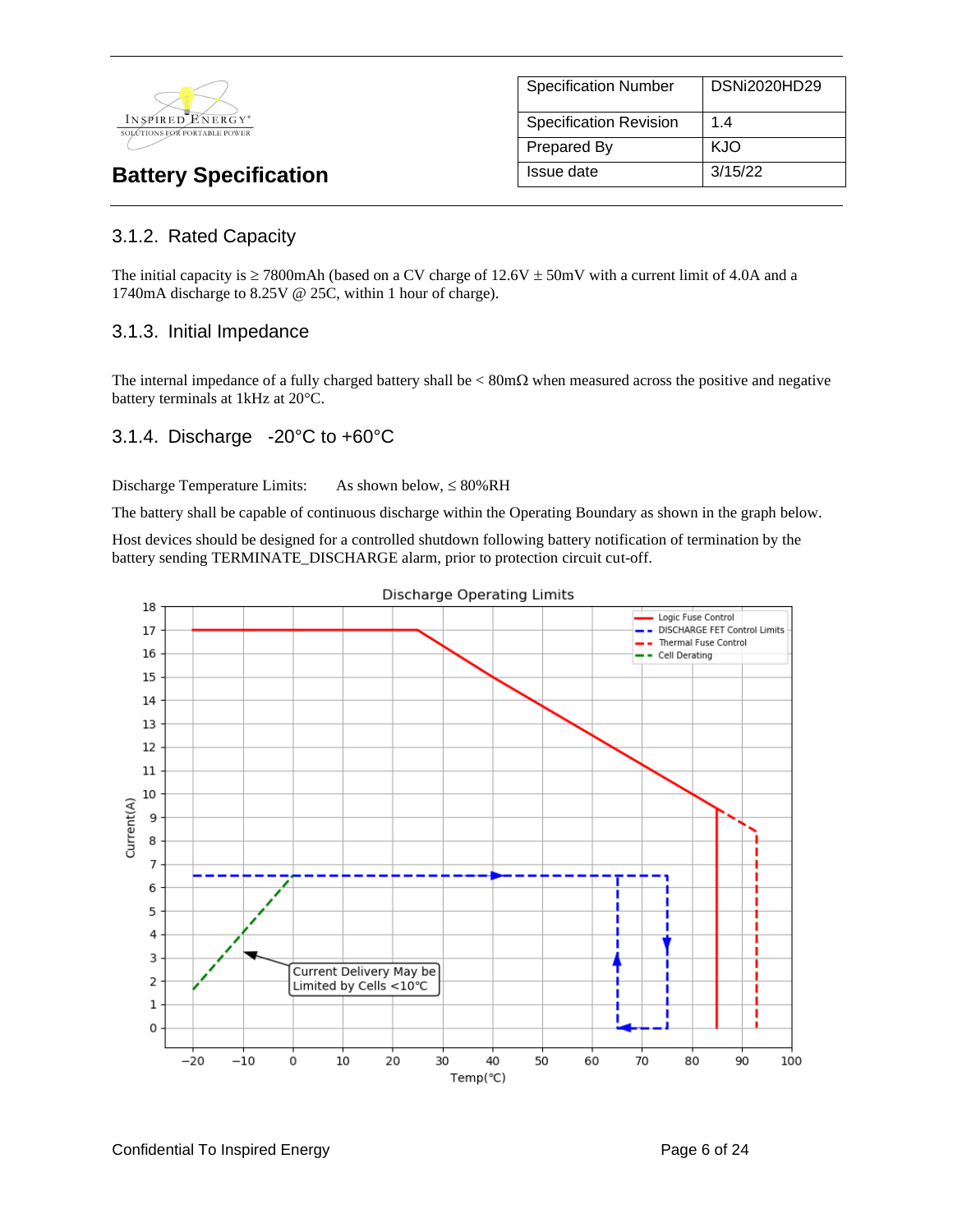

| <b>Specification Number</b>   | DSNi2020HD29 |
|-------------------------------|--------------|
| <b>Specification Revision</b> | 14           |
| Prepared By                   | KJO          |
| Issue date                    | 3/15/22      |

### 3.1.5. Charge 0°C to 45°C

Charge Temperature Limits: As Shown below,  $\leq 80\%RH$ 

The battery shall be capable of continuous charge at 12.6V, as shown in the graph below. A dedicated level II or level III smart battery charger is required to charge the battery. Using this type of charger, the battery will request appropriate charging Voltage and Current from the smart battery charger.

The FULLY\_CHARGED bit in the BatteryStatus() will be set when the charging current tapers down under 150mA while charging at 12.6V.



NOTE: If not charging & temperature >  $45^{\circ}$ C then the battery enters Charge-Inhibit where ChargingCurrent() = 0 until temperature  $\leq 44$ °C.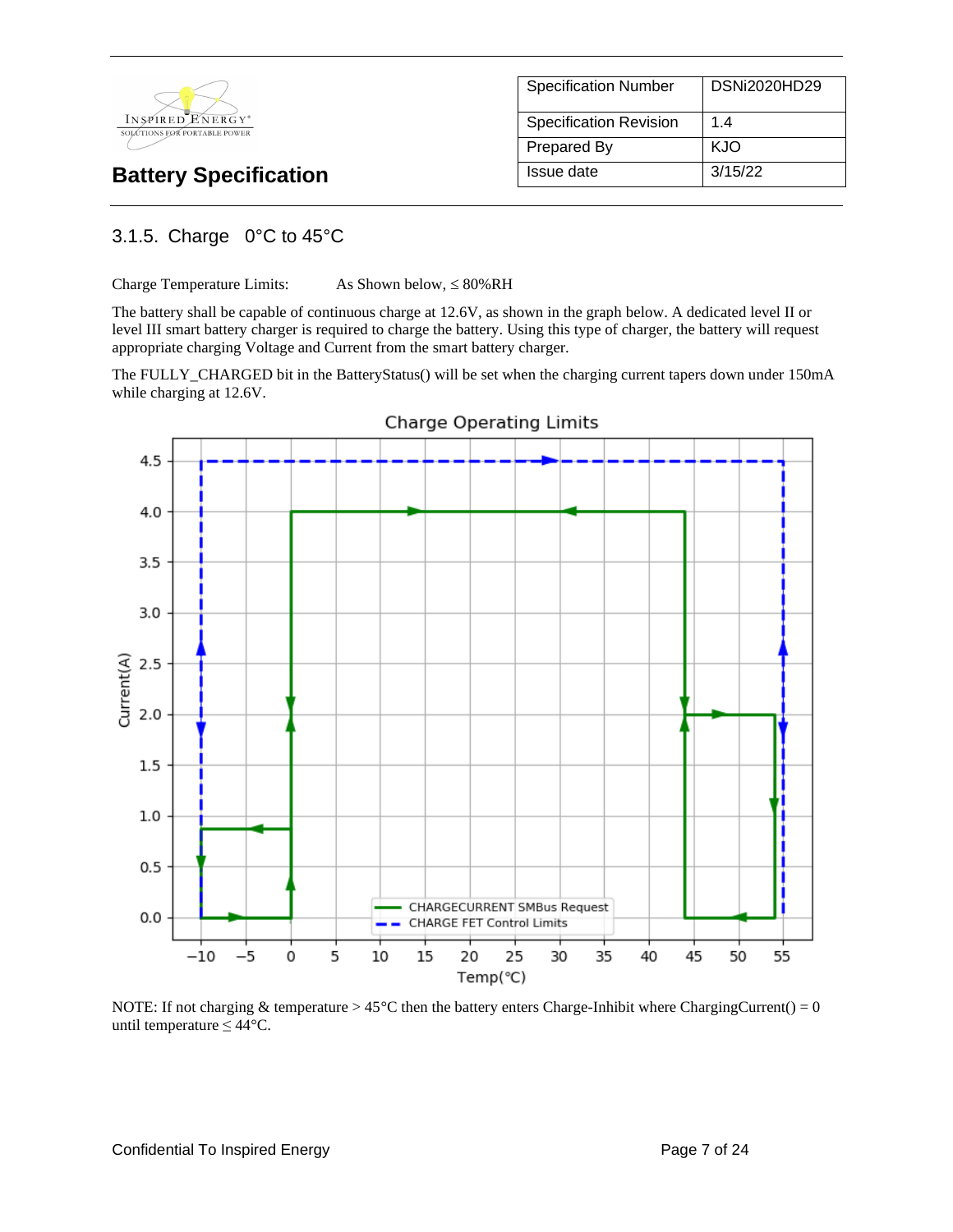|                                                  | <b>Specification Number</b>   | DSNi2020HD29 |
|--------------------------------------------------|-------------------------------|--------------|
| INSPIRED ENERGY*<br>SOLÚTIONS FOR PORTABLE POWER | <b>Specification Revision</b> | 1.4          |
|                                                  | Prepared By                   | <b>KJO</b>   |
| <b>Battery Specification</b>                     | Issue date                    | 3/15/22      |

#### Charge Voltage Limits:

If the lowest cell voltage in the battery drops below 3000mV, the battery enters a pre-charge state where only 870mA is requested until all cell voltages in the pack have reached 3100mV. Once all cell voltages are ≥3100mV, the pack will resume typical charge behavior so long as the previous condition isn't still met. At 4200mV, the battery will have reached termination voltage and the charge current will begin to taper.



# **Charge Operating Limits**

NOTE: The charging current requested from 3.0 to 4.2 V is defined by the temperature of the pack as shown in the preceding charge operating limits graph in this section. A 4.0A charge current is shown in this graph to represent the current defined by said graph.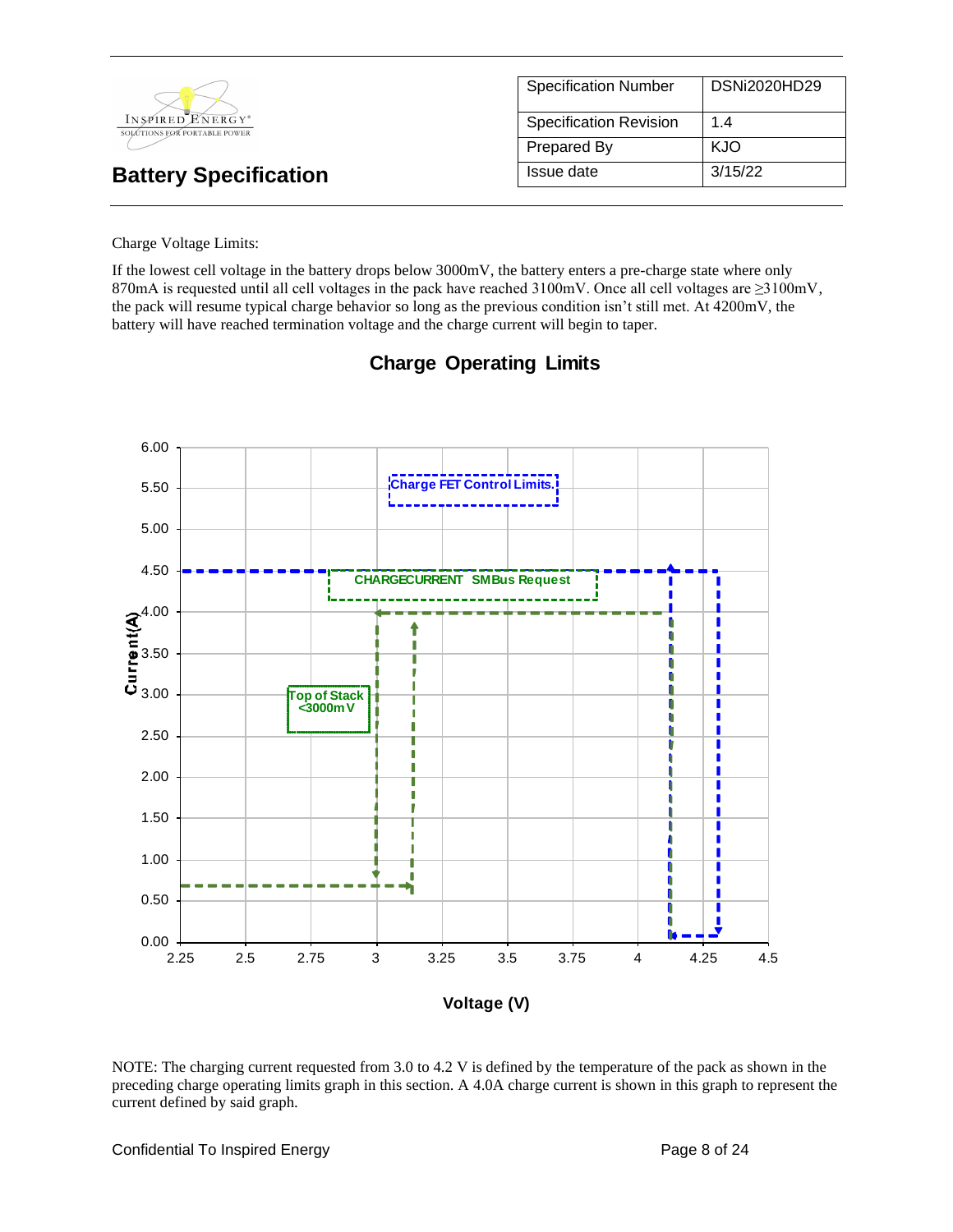

| <b>Specification Number</b>   | <b>DSNi2020HD29</b> |
|-------------------------------|---------------------|
| <b>Specification Revision</b> | 14                  |
| Prepared By                   | KJO                 |
| Issue date                    | 3/15/22             |

### 3.1.6. Storage

Storage Temperature Limits:  $-20^{\circ}$ C to 60°C,  $\leq 80\%$ RH

The battery packs should be stored in an environment with low humidity, free from corrosive gas at a recommended temperature range <21°C. Extended exposure to temperatures above 45°C could degrade battery performance and life.

### 3.1.7. Terminal Specifications

| Terminal | Legend   | Description                                                                      |
|----------|----------|----------------------------------------------------------------------------------|
|          | $^{(+)}$ | Positive side of battery                                                         |
| 2        | (C)      | SMBus Clock. Internally a 1M $\Omega$ resistor is connected between (C) and (-). |
| 3        | (D)      | SMBus Data. Internally a 1M $\Omega$ resistor is connected between (D) and (-).  |
| 4        | (T)      | $300\Omega \pm 5\%$ resistor connected between (T) and (-).                      |
| 5        | (-)      | Negative Side Of Battery                                                         |

See Mechanical Drawing for orientation of contacts J1-1,5

- A key slot is also present on each pack for mechanical alignment adjacent to the positive terminal.
- The SMBus Clock and data lines require separate pull-ups to system logic voltage, NOT the battery voltage. Typically, a 15K $\Omega$  pull-up resistor is used, but please refer to the SMBus Specification for additional information.

## **3.2. Fuel-Gauge Electronics**

#### 3.2.1. Overview Of Operation

The battery is capable of communicating with host or the charger through the System Management Bus (SMBus). The battery is fully SMBus and SBDS Revision 1.1 compliant. An 8-bit Reduced Instruction Set CPU (RISC) is used to process the core algorithms and perform operations required for battery monitoring. Charge and discharge current, cell and pack voltages, and pack temperature are all measured using an integrated analog to digital converter at 14-bit to 16-bit effective resolution.

The battery pack uses a system level approach to optimize the performance of the battery. Its primary functions are to provide fuel gauging and software based charge control, and to ensure safe operation throughout the life cycle of the battery.

The fuel gauge determines the State-Of-Charge (SOC) by integrating the input and output current and using impedance tracking to accurately track the available capacity of the attached battery. To achieve the desired fuelgauging accuracy, high-performance analog peripherals are used to monitor capacity change, battery impedance, open-circuit voltage and temperature. These factors are continually applied to account for battery non-linearity and environmental conditions. This approach provides the user a meaningful and repeatable capacity measure with minimal risk of overstating run time. Visually, the SOC can be obtained from the four on-pack LED's with pushbutton activation.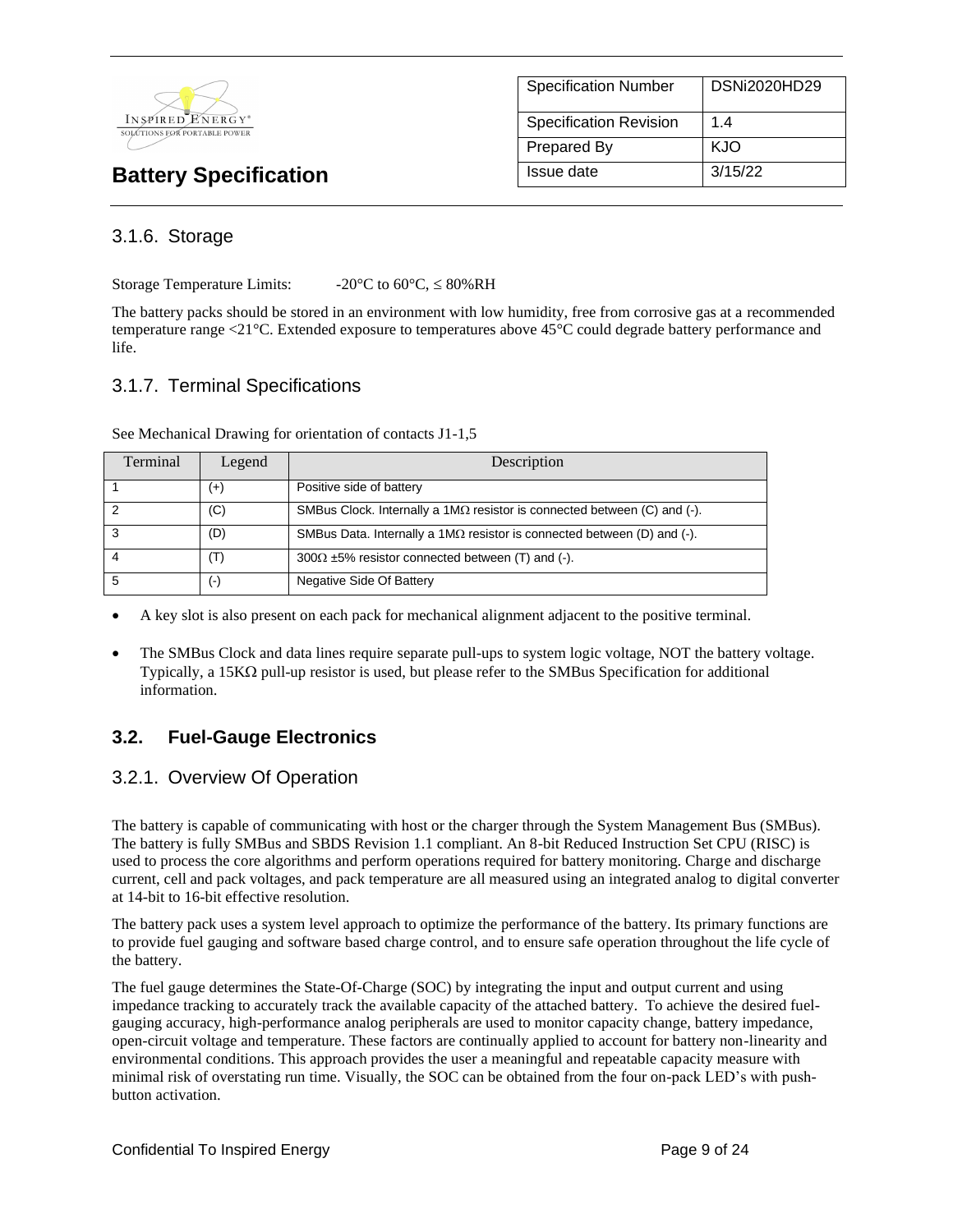

Charge control is used to provide optimal and safe charging requests to an SMBus level II or level III charger.

The system has two modes of operation; normal and shutdown. In normal mode, measurements, calculations, protection decisions and data updates are made on 1 sec intervals. Shutdown mode occurs when the battery voltage falls below 2.3V/parallel cell group. In this mode, parasitic current is reduced to a minimum by shutting down the micro-controller and all associated circuitry. If this should happen, the battery will require an initial low current charge to bring the battery voltage back up before normal operation will resume.

The battery pack block diagram is shown below.

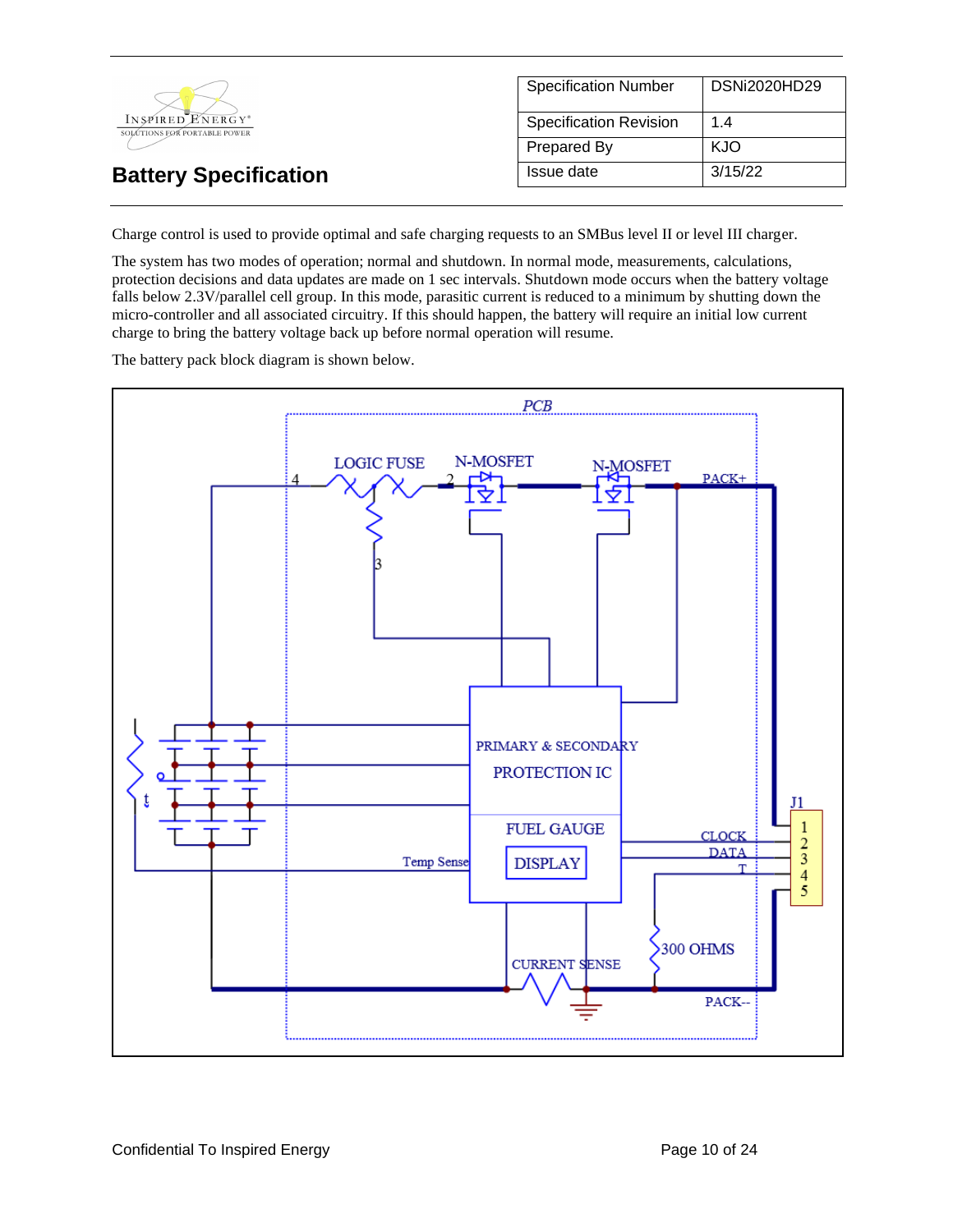

# Specification Number | DSNi2020HD29 Specification Revision | 1.4 Prepared By KJO **Battery Specification Issue date** 3/15/22

# 3.2.2. DC Specifications

| Parameter                          | Limits    | <b>Remarks</b>                                    |
|------------------------------------|-----------|---------------------------------------------------|
| Active mode current consumption    | $<$ 650uA | When a host is detected (charging, discharging or |
|                                    |           | communications).                                  |
| Shut-down mode current consumption | <1uA      | Any cell voltage falls below 2400mV.              |

## 3.2.3. Measurement Accuracy

#### 3.2.3.1.Voltage

The voltage measurements have a resolution of  $1 \text{mV}$ . The absolute accuracy of the reading is  $\pm 0.7\%$  over the operating range. Note that measurements are made at the cell stack (not the pack connector). Therefore, internal resistance drops due to the shunt, safety components, and contact resistance are not taken into consideration.

#### 3.2.3.2.Temperature

The internal pack temperature is measured by a NTC thermistor attached to the cell stack. Temperature readings have a resolution of 0.1°K. The absolute accuracy is  $\pm 3\degree K$  over an operating range of -20°C to +80°C. The absolute accuracy is -1 and +5°K over an operating range of -30°C to -20°C.

#### 3.2.3.3.Current

The current measurements have a resolution of 1mA. The absolute accuracy of the reading is  $\pm 0.7\%$  or  $\pm 3$ mA whichever is greater over the operating range. A guard band has been imposed around zero current (-3mA to  $+3mA$ ).

#### 3.2.4. LED Indication

The battery can directly display the capacity information. The battery capacity is displayed as the relative SOC. Each LED segment represents 25 percent of the full charge capacity. The LED pattern definition is given in the table below. The LED's illuminate for 4 seconds following switch activation. If the battery voltage is too low, there will be no LED indication.

| Capacity       | <b>LED</b> Indicators $#$ |   |   | <b>Note</b> |                    |
|----------------|---------------------------|---|---|-------------|--------------------|
|                |                           | 2 | 3 |             |                    |
| At or below 9% |                           |   |   |             | <b>Blinks</b>      |
| $10\% - 24\%$  |                           |   |   |             | Lit for 4 seconds. |
| $25\% - 49\%$  |                           |   |   |             | Lit for 4 seconds. |
| $50\% - 74\%$  |                           |   |   |             | Lit for 4 seconds. |
| 75% - 100%     |                           |   |   |             | Lit for 4 seconds. |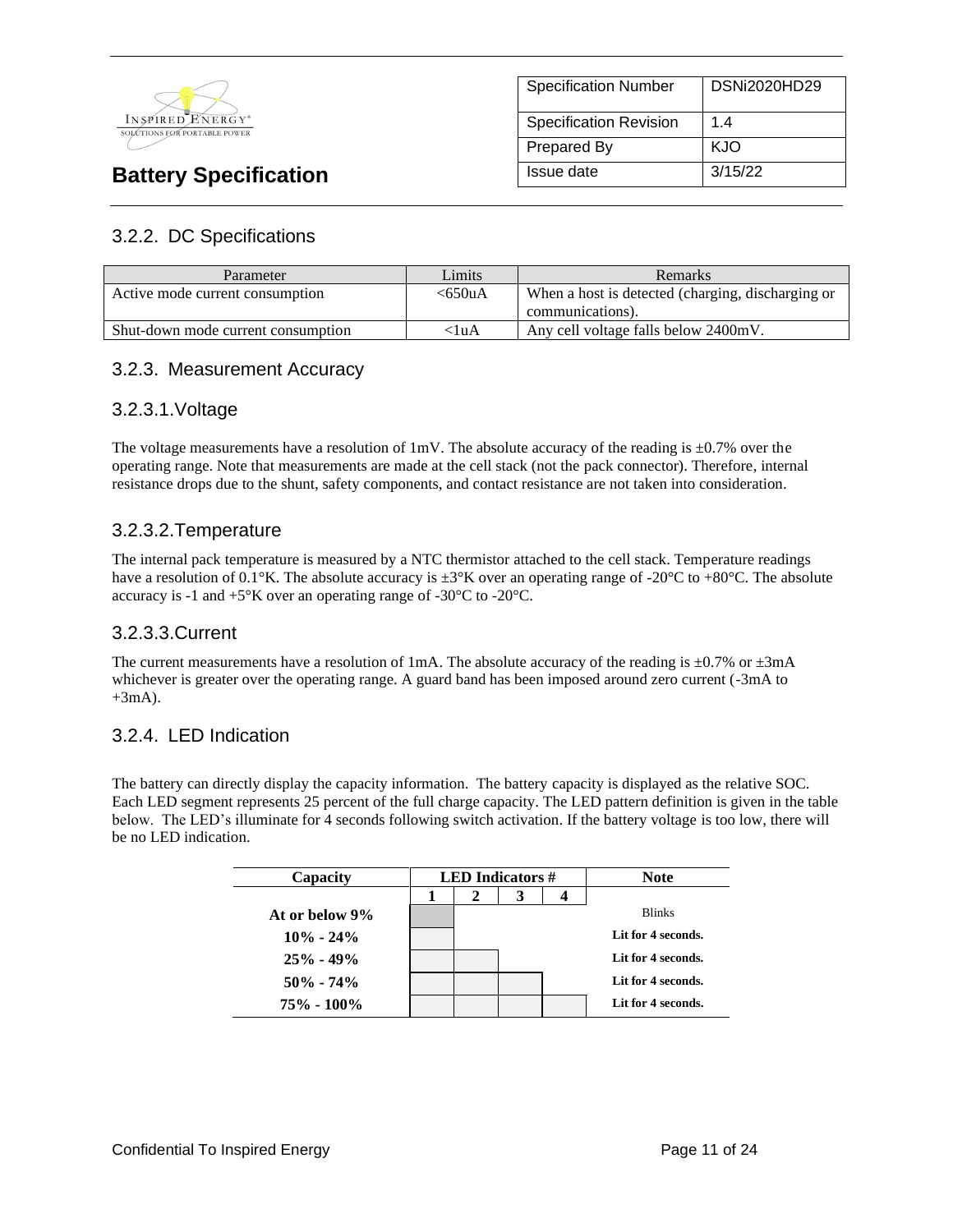

| <b>Specification Number</b>   | DSNi2020HD29 |
|-------------------------------|--------------|
| <b>Specification Revision</b> | 14           |
| Prepared By                   | KJO          |
| Issue date                    | 3/15/22      |

### **3.3. SMBus and SBD Parameters**

#### 3.3.1. Overview Of Operations

The battery is fitted with a microprocessor and associated circuitry for communication with an external host device and/or smart battery charger. Reference should be made to the following specifications when reading this section:

- System Management Bus Specification (Rev 1.1, Dec 11, 1998) with the exception that it is necessary to wait at least 150uS between battery message transactions.
- Smart Battery Data Specification (Rev 1.1, Dec 15, 1998)
- Smart battery Charger Specification (Rev 1.0, June 27, 1996)

#### 3.3.2. SMBus Logic Levels

| Symbol       | Parameter                     | Limits |     | Units |
|--------------|-------------------------------|--------|-----|-------|
|              |                               | Min    | Max |       |
| $V_{\rm ii}$ | Data/Clock input low voltage  | $-0.3$ | 0.8 |       |
| $V_{ih}$     | Data/Clock input high voltage | 2.1    | 5.5 |       |
| $V_{nl}$     | Data/Clock output low voltage |        | 0.4 |       |

#### 3.3.3. SMBus Data Protocols

SMBus Interface complies with SBS Specification Version 1.1. The battery pack includes a simple bi-directional serial data interface. A host processor uses the interface to access various battery pack registers.

The interface uses a command-based protocol, where the host processor sends the battery address command byte to the battery pack. The command directs the battery pack to either store the next data received to a register specified command byte or output the data specified by the command byte.

#### 3.3.4. SMBus Host-to-Battery Message Protocol

The Bus Host communicates with the battery pack using one of three protocols:

- Write Word
- Read Word
- Read Block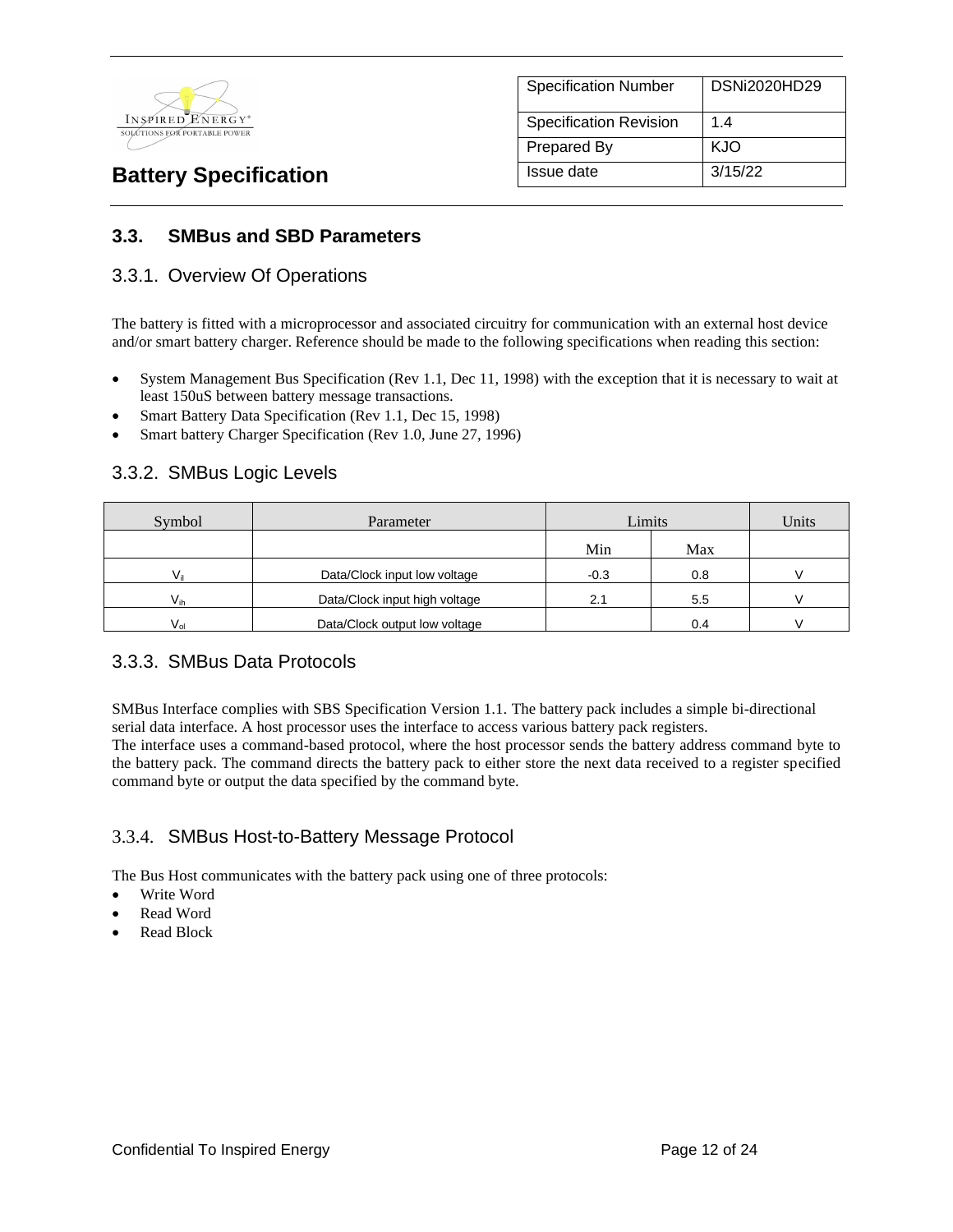|                                                  | <b>Specification Number</b>   | DSNi2020HD29 |
|--------------------------------------------------|-------------------------------|--------------|
| INSPIRED ENERGY*<br>SOLÚTIONS FOR PORTABLE POWER | <b>Specification Revision</b> | 1.4          |
|                                                  | Prepared By                   | <b>KJO</b>   |
| <b>Battery Specification</b>                     | Issue date                    | 3/15/22      |

### 3.3.4.1.Write Word

The first byte of a Write Word access is the command code. The next two Bytes are the data to be written. In this example the master asserts the slave device address followed by the write bit. The device acknowledges and the master delivers the command code. The slave again acknowledges before the master sends the data word (low byte first). The slave acknowledges each byte according to the I²C specification, and the entire transaction is finished with a stop condition.



#### 3.3.4.2.Read Word

Reading data is slightly more complex than writing data. First the host must write a command to the slave device. Then it must follow that command with a repeated start condition to denote a read from that device's address. The slave then returns two bytes of data.

Note that there is not a stop condition before the repeated start condition, and that a "Not Acknowledge" signifies the end of the read transfer.



3.3.4.3.Block Read

The Block Read begins with a slave address and a write condition. Then it must follow that command with a repeated start condition to denote a read from that device's address. After the repeated start the slave issues a byte count that describes how many data bytes will follow in the message. If a slave had 20 bytes to send, the first byte would be the number 20 (14h), followed by the 20 bytes of data. The byte count may not be 0. A Block Read can transfer a maximum of 32 bytes.

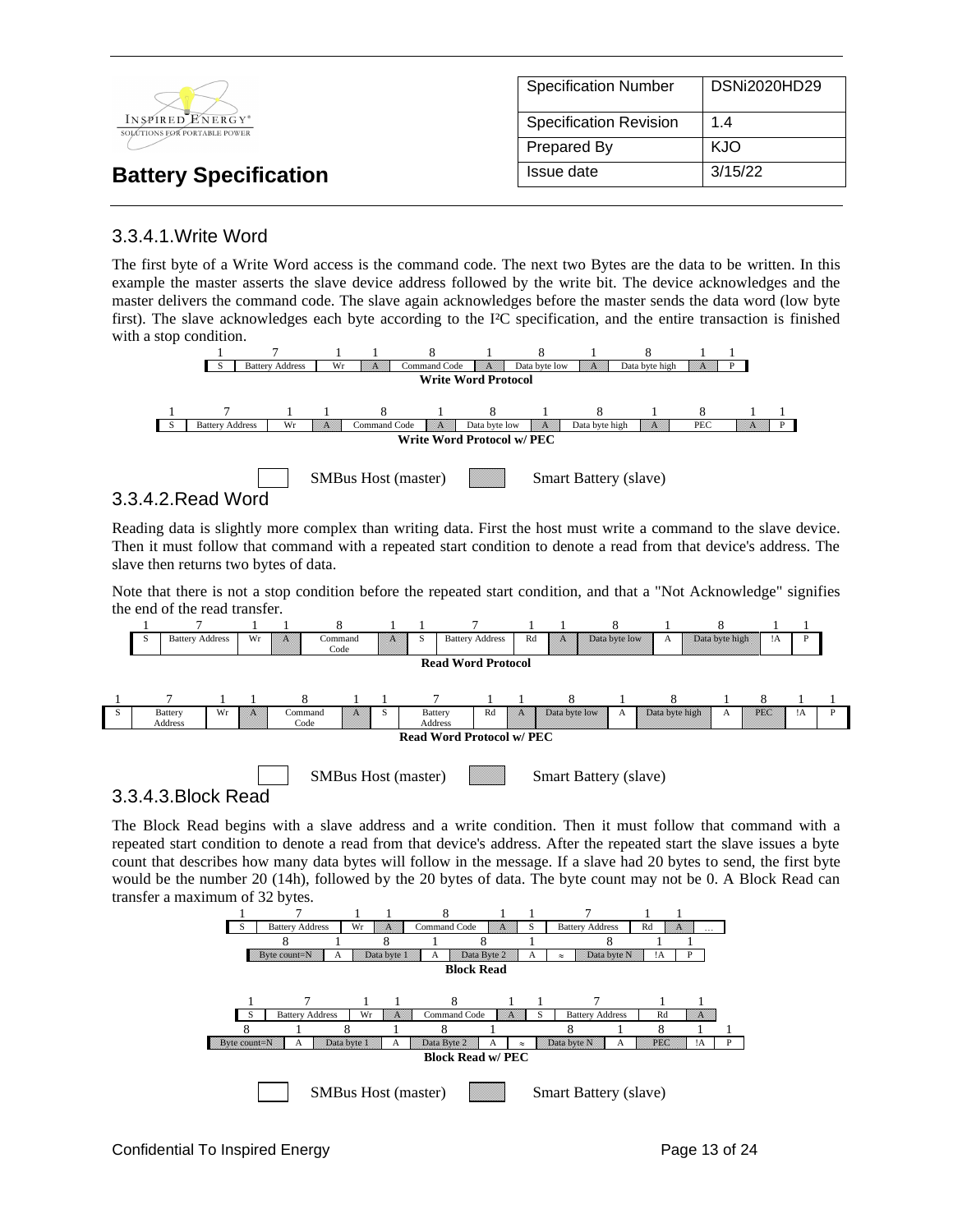

### 3.3.5. SMBus Battery-to-Charger Message Protocol

The Smart Battery (7-bit target address 0b0001011X, where X is the R/W bit), acting as an SMBus master will dynamically alter the charger characteristics of the Smart Charger, behaving as an SMBus slave using the SMBus Write Word protocol. Communication begins with the Smart Charge's address, followed by a Command Code and a two byte value. The Smart Charger adjust its output to correspond with the request.



#### 3.3.6. SMBus Battery Critical Message Protocol

A Smart Battery to SMBus Host or Smart Charger message is sent using the SMBus Write Word protocol. Communication begins with the SMBus Host's or Smart Battery Charger's address, followed by the Smart Battery's address which replaces the Command Code. The SMBus Host or Smart Charger can now determine that the Smart Battery was the originator of the message and that the following 16 bits are its status.



## 3.3.7. Host To Battery Messages (Slave Mode)

The Host acting in the role of bus master uses the read word, write word, and read block protocols to communicate with the battery, operating in slave mode.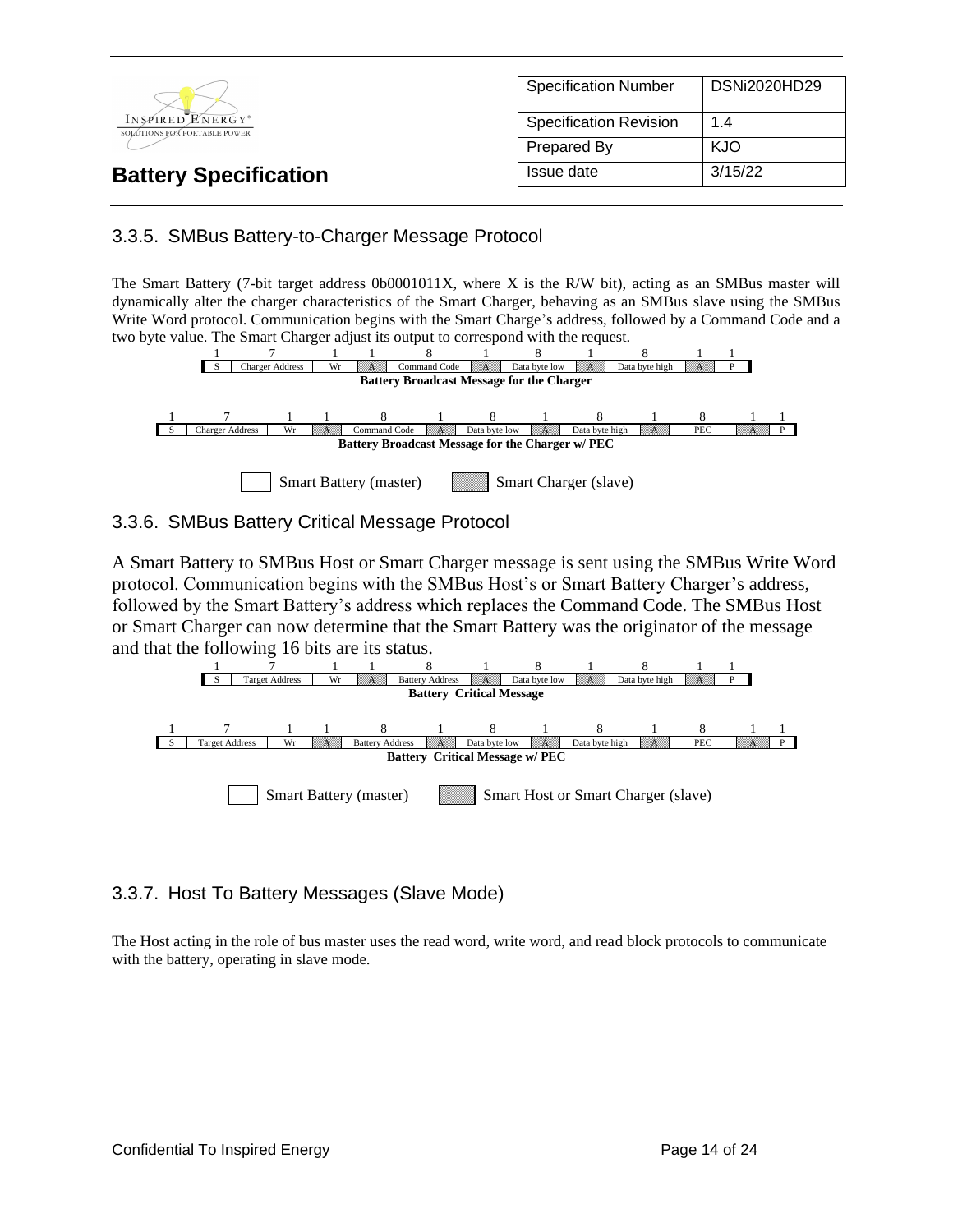

| <b>Specification Number</b>   | <b>DSNi2020HD29</b> |
|-------------------------------|---------------------|
| <b>Specification Revision</b> | 14                  |
| <b>Prepared By</b>            | KJO                 |
| Issue date                    | 3/15/22             |

### **Host-to-Battery Messages**

| Function                 | Command | Description                                                                                                                                                                                                                              | Unit              | Access       | Default          |
|--------------------------|---------|------------------------------------------------------------------------------------------------------------------------------------------------------------------------------------------------------------------------------------------|-------------------|--------------|------------------|
|                          | Code    |                                                                                                                                                                                                                                          |                   |              | (POR)            |
| ManufacturerAccess()     | 0x00    |                                                                                                                                                                                                                                          |                   | r/w          |                  |
| RemainingCapacityAlarm() | 0x01    | Remaining Capacity Alarm Threshold.                                                                                                                                                                                                      | mAh               | r/w          | 870              |
| RemainingTimeAlarm()     | 0x02    | Remaining Time Alarm Threshold.                                                                                                                                                                                                          | minutes           | r/w          | 10               |
| BatteryMode()            | 0x03    | <b>Battery Operational Modes.</b>                                                                                                                                                                                                        | <b>Bit flags</b>  | r/w          | 0x0080           |
| AtRate()                 | 0x04    | This function is the first half of a two-function call-set used to<br>set the AtRate value used in calculations made by the<br>AtRateTimeToFull(), AtRateTimeToEmpty(), and<br>AtRateOK() functions.                                     | mA                | r/w          | $\Omega$         |
| AtRateTimeToFull()       | 0x05    | Returns the predicted remaining time to fully charge the<br>battery at the AtRate() value.                                                                                                                                               | minutes           | $\mathbf{r}$ | 65535            |
| AtRateTimeToEmpty()      | 0x06    | Returns the predicted remaining operating time if the battery<br>is discharged at the AtRate() value.                                                                                                                                    | minutes           | r            | 65535            |
| AtRateOK()               | 0x07    | Returns a Boolean value that indicates whether or not the<br>battery can deliver the AtRate value of additional energy for<br>10 seconds. If the AtRate() value is zero or positive, the<br>AtRateOK() function will ALWAYS return TRUE. | boolean           | $\mathsf{r}$ | $\mathbf{1}$     |
| Temperature()            | 0x08    | Returns the pack's internal temperature.                                                                                                                                                                                                 | $0.1$ °K          | $\mathbf{r}$ |                  |
| Voltage()                | 0x09    | Returns the battery's voltage (measured at the cell stack)                                                                                                                                                                               | mV                | $\mathbf{r}$ |                  |
| Current()                | 0x0a    | Returns the current being supplied (or accepted) through the<br>battery's terminals.                                                                                                                                                     | mA                | $\mathsf{r}$ | 0                |
| AverageCurrent()         | 0x0b    | Returns a rolling average based upon the last 64 samples of<br>current.                                                                                                                                                                  | mA                | r            | $\overline{0}$   |
| MaxError()               | 0x0c    | Returns the expected margin of error.                                                                                                                                                                                                    | percent           | $\mathbf{r}$ | 100              |
| RelativeStateOfCharge()  | 0x0d    | Returns the predicted remaining battery capacity expressed<br>as a percentage of FullChargeCapacity().                                                                                                                                   | percent           | $\mathsf{r}$ | $\Omega$         |
| AbsoluteStateOfCharge()  | 0x0e    | Returns the predicted remaining battery capacity expressed<br>as a percentage of DesignCapacity().                                                                                                                                       | percent           | $\mathbf{r}$ | $\mathbf 0$      |
| RemainingCapacity()      | 0x0f    | Returns the predicted remaining battery capacity.                                                                                                                                                                                        | mAh               | $\mathbf{r}$ | $\Omega$         |
| FullChargeCapacity()     | 0x10    | Returns the predicted battery capacity when fully charged.                                                                                                                                                                               | mAh               | $\mathbf{r}$ |                  |
| RunTimeToEmpty()         | 0x11    | Returns the predicted remaining battery life at the present<br>rate of discharge.                                                                                                                                                        | minutes           | $\mathbf{r}$ | 65535            |
| AverageTimeToEmpty()     | 0x12    | Returns the rolling average of the predicted remaining<br>battery life.                                                                                                                                                                  | minutes           | $\mathbf{r}$ | 65535            |
| AverageTimeToFull()      | 0x13    | Returns the rolling average of the predicted remaining time<br>until the battery reaches full charge.                                                                                                                                    | minutes           | $\mathsf{r}$ | 65535            |
| ChargingCurrent()        | 0x14    | Returns the battery's desired charging rate.                                                                                                                                                                                             | mA                | $\mathbf{r}$ | 4000             |
| ChargingVoltage()        | 0x15    | Returns the battery's desired charging voltage.                                                                                                                                                                                          | mV                | r.           | 12600            |
| BatteryStatus()          | 0x16    | Returns the battery's status word.                                                                                                                                                                                                       | <b>Bit flags</b>  | $\mathbf{r}$ | 0x2C0            |
| CycleCount()             | 0x17    | Returns the number of charge/discharge cycles the battery<br>has experienced. A charge/discharge cycle is defined as: an<br>amount of discharge approximately equal to the value of<br>DesignCapacity.                                   | cycles            | r.           | $\Omega$         |
| DesignCapacity()         | 0x18    | Returns the theoretical capacity of the new battery.                                                                                                                                                                                     | mAh               | $\mathsf{r}$ | 8700             |
| DesignVoltage()          | 0x19    | Returns the theoretical voltage of a new battery.                                                                                                                                                                                        | mV                | $\mathsf{r}$ | 10800            |
| SpecificationInfo()      | 0x1a    | Returns the version number of the SBDS the battery pack<br>supports, as well as voltage and current scaling information.                                                                                                                 | Formatted<br>word | $\mathbf{r}$ | 0x0031           |
| ManufacturerDate()       | 0x1b    | Returns the date the electronics were manufactured.                                                                                                                                                                                      | Formatted<br>word | $\mathbf{r}$ |                  |
| SerialNumber()           | 0x1c    | Returns the electronics serial number.                                                                                                                                                                                                   | number            | r            |                  |
| Reserved                 | 0x1d    |                                                                                                                                                                                                                                          |                   | r.           |                  |
|                          | 0x1f    |                                                                                                                                                                                                                                          |                   |              |                  |
| ManufacturerName()       | 0x20    | Returns a character array containing the manufacture's<br>name.                                                                                                                                                                          | string            | $\mathsf{r}$ | <b>INSPIREDE</b> |
| DeviceName()             | 0x21    | Returns a character array that contains the battery's name.                                                                                                                                                                              | string            | $\mathbf{r}$ | Ni2020HD29       |
| DeviceChemistry()        | 0x22    | Returns a character array that contains the battery's<br>chemistry.                                                                                                                                                                      | string            | $\mathbf{r}$ | <b>LIMN</b>      |
| ManufacturerData()       | 0x23    | Returns data specific to the manufacture.                                                                                                                                                                                                |                   | r            |                  |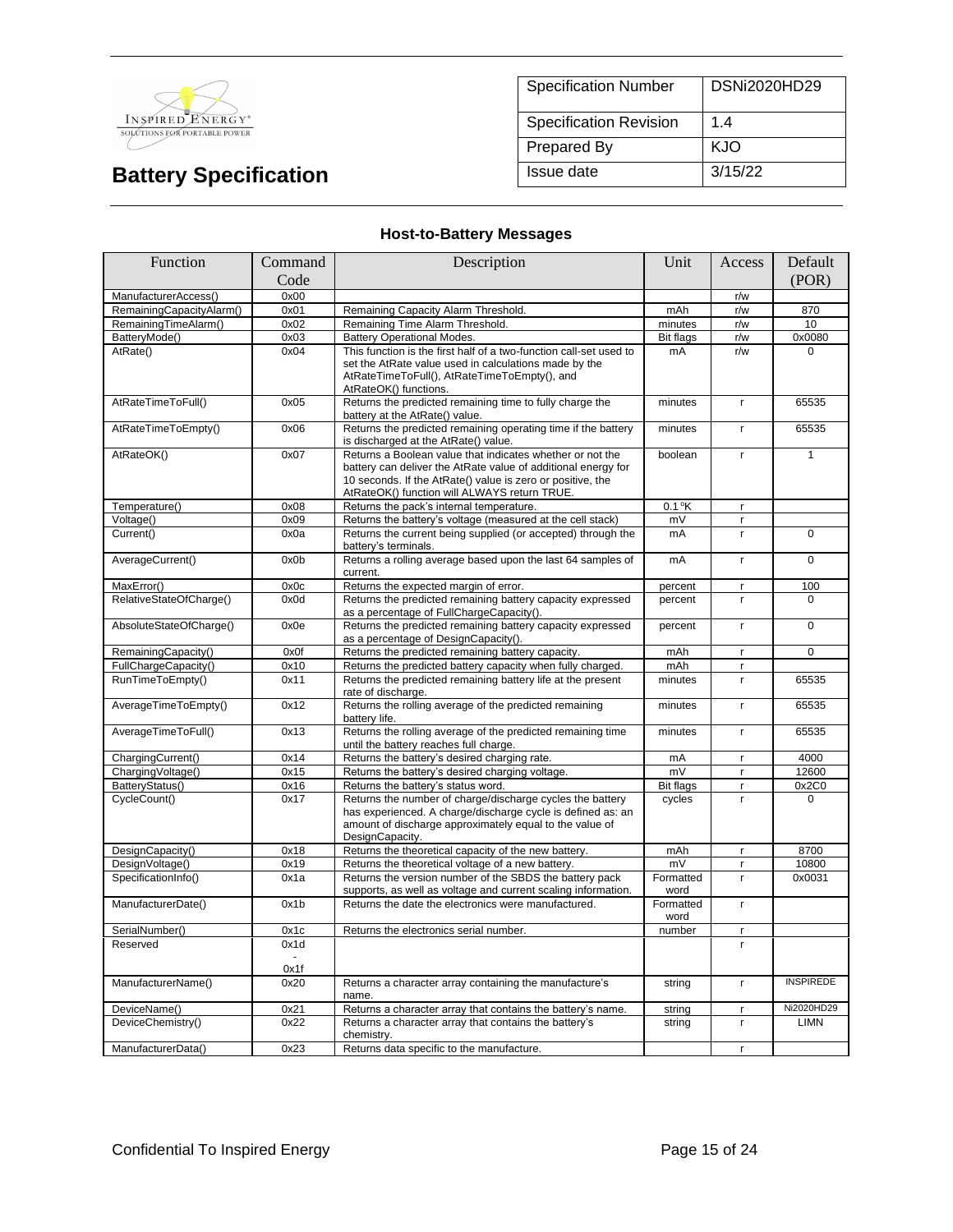

|            | <b>Specification Number</b>   | DSNi2020HD29 |
|------------|-------------------------------|--------------|
|            | <b>Specification Revision</b> | 14           |
|            | <b>Prepared By</b>            | KJO          |
| Issue date |                               | 3/15/22      |

## 3.3.8. Battery To Charger Messages (Master Mode)

The battery, acting in the role of a bus master, uses the write word protocol to communicate with the charger, operating in slave mode. If the CHARGER\_MODE bit in BatteryMode() is clear, the Battery will broadcast Charger request information every 10 to 60 seconds.

#### **Battery-to-Charger Messages**

| Function          | $\sim$<br>Code<br>command ' | Description                                               | $\mathbf{v}$<br>Jnıt | Access |
|-------------------|-----------------------------|-----------------------------------------------------------|----------------------|--------|
| ChargingCurrent() | 0x14                        | Sends the desired charging rate to the battery charger    | mA                   |        |
| ChargingVoltage() | 0x15                        | Sends the desired charging voltage to the battery charger | m١                   |        |

#### 3.3.9. Critical Messages (Master Mode)

Whenever the Battery detects a critical condition, it takes the role of a bus master and sends AlarmWarning() message to the Host and/ or Charger. The Battery broadcasts the AlarmWarning() message at 10 second intervals until the critical condition(s) has been corrected.

#### **Battery Critical Messages**

| Function       | Command Code | $D$ escription                                                                                        | ∪nıt              | Access         |
|----------------|--------------|-------------------------------------------------------------------------------------------------------|-------------------|----------------|
| AlarmWarning() | 0x16         | This message is to the host and/or charger to notify them that one<br>or more alarm conditions exist. | Formatted<br>word | $\overline{M}$ |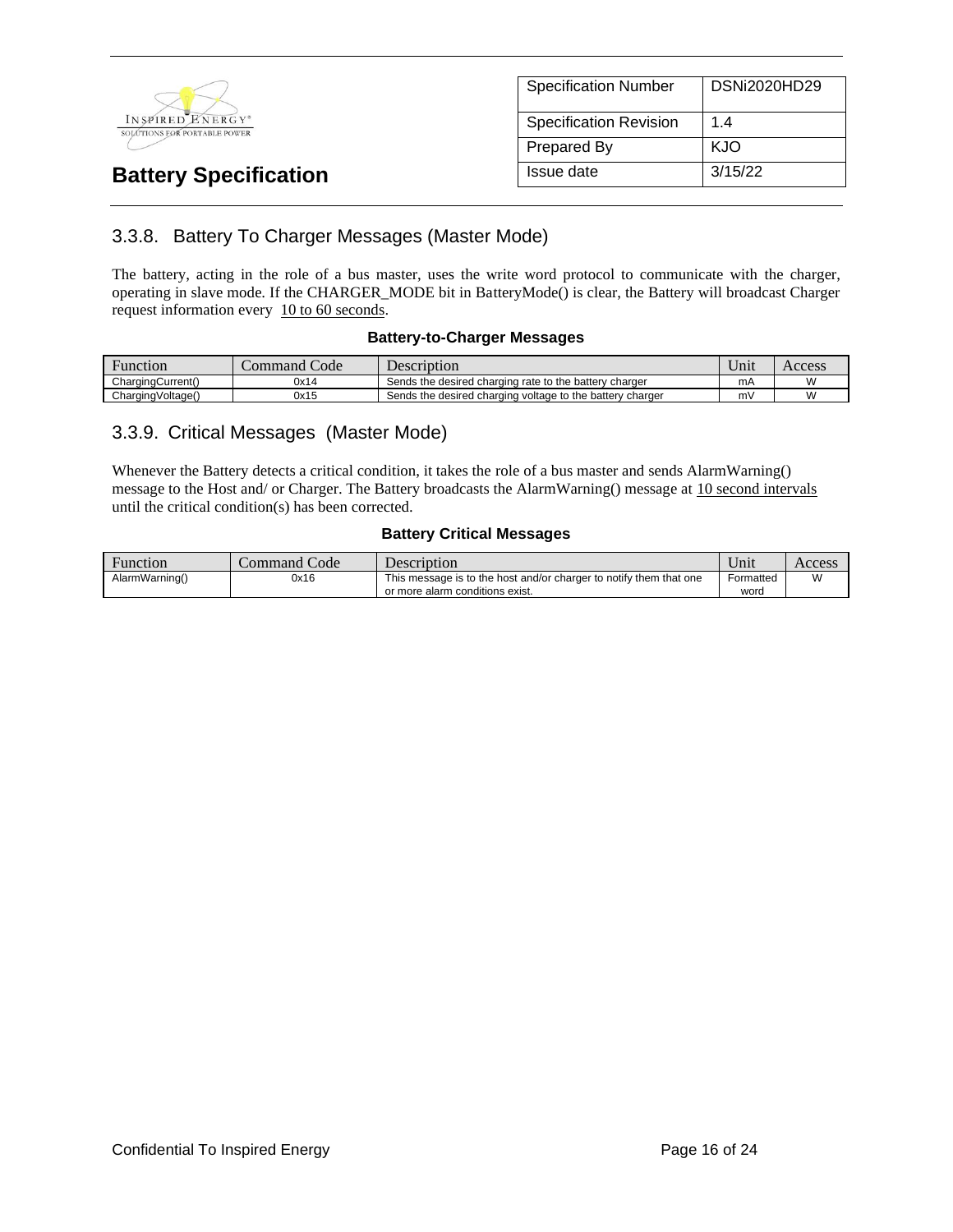

| <b>Specification Number</b>   | DSNi2020HD29 |
|-------------------------------|--------------|
| <b>Specification Revision</b> | 1.4          |
| Prepared By                   | KJO          |
| Issue date                    | 3/15/22      |

#### **Alarm Bit Definitions**

| Bit | <b>Battery Status</b>                      | Set When:                                                                                                                                                                                        | Action When Set:                                                     | Cleared When:                                                                                                                                                                 |
|-----|--------------------------------------------|--------------------------------------------------------------------------------------------------------------------------------------------------------------------------------------------------|----------------------------------------------------------------------|-------------------------------------------------------------------------------------------------------------------------------------------------------------------------------|
| 15  | OVER CHARGD ALARM                          | RemainingCapacity() exceeds<br>FullChargeCapacity() + 300mAh.                                                                                                                                    | Stop charging.                                                       | A continuous discharge of $\geq$<br>300mAh.                                                                                                                                   |
| 14  | TERMINATE CHARGE ALARM                     | Primary Charge Termination, Cell<br>Over Voltage (COV), Over-Current<br>Charge (OCC), Over-Temp Charge<br>(OTC) conditions.<br>$COV = 4300mV$<br>$OCC = 4500mA$<br>$OTC = 58°C$                  | Stop charging.                                                       | RelativeStateOfCharge() ≤ 95%,<br>COV, OCC or OTC recovery<br>threshold.<br>COV recovery $\leq 4150$ mV<br>OCC recovery ≤ 200mA for 70sec<br>OTC recovery $\leq 55^{\circ}$ C |
| 13  | Reserved                                   |                                                                                                                                                                                                  |                                                                      |                                                                                                                                                                               |
| 12  | OVER TEMP ALARM                            | Over-Temp Charge (OTC) or Over-<br>Temp discharge (OTD) condition.<br>$OTC = 58°C$<br>$OTD=75^{\circ}C$                                                                                          | Appropriate FET will<br>be disabled to<br>prevent further<br>action. | OTC or OTD recovery threshold.<br>OTC recovery = $55^{\circ}$ C<br>OTD recovery = $65^{\circ}$ C                                                                              |
| 11  | TERMINATE DISCHARGE ALARM                  | RelativeStateOfCharge() ≤ 0%,<br>Cell Under-Voltage (CUV), Over-<br>Current Discharge (OCD), Over-Temp<br>Discharge (OTD) conditions.<br>$CUV = 2400mV$<br>$OCD = 6500mA$<br>$OTD = 75^{\circ}C$ | Stop discharging.                                                    | RelativeStateOfCharge() ≥ 1%,<br>CUV, OCD or OTD recovery<br>threshold.<br>CUV recovery $\geq$ 3000mV<br>OCD recovery ≤ 200mA for 70sec<br>OTD recovery $\leq 65^{\circ}$ C   |
| 10  | Reserved                                   |                                                                                                                                                                                                  |                                                                      |                                                                                                                                                                               |
| 9   | REMAINING CAPACITY ALARM<br>User settable) | RemainingCapacity() <<br>RemainingCapacityAlarm().                                                                                                                                               | User defined.                                                        | RemainingCapacityAlarm() = $0$ or is<br>$\leq$ Remaining Capcity().                                                                                                           |
| 8   | REMAINING TIME ALARM<br>User settable )    | AverageTimeToEmpty() <<br>RemainingTimeAlarm().                                                                                                                                                  | User defined.                                                        | RemainingTimeAlarm() = $0$ or $\leq$<br>AverageTimeToEmpty().                                                                                                                 |

#### **Status Bit Definitions**

| Bit | <b>Battery Status</b>   | Set When:                                                 | Action When Set:  | Cleared When:                       |
|-----|-------------------------|-----------------------------------------------------------|-------------------|-------------------------------------|
|     | <b>INITIALIZED</b>      |                                                           | None.             |                                     |
|     | <b>DISCHARGING</b>      | Battery is not in charge mode.                            | None.             | Battery is in charging mode.        |
|     | <b>FULLY CHARGED</b>    | When the battery detects a primary<br>charge termination. | Stop charging.    | RelativeStateOfCharge() $\leq$ 95%. |
|     | <b>FULLY DISCHARGED</b> | RelativeStateOfCharge() $\leq 0\%$ .                      | Stop discharging. | RelativeStateOfCharge() $\geq$ 20%. |

### 3.3.10.Pack Calibration Cycle

The fuel-gauge uses the Impedance Track Technology to measure and calculate the available charge in battery cells. The achievable accuracy is better than 1% error over the lifetime of the battery. Max Error increases by 1% in 20 cycles, e.g., only occasionally is a full charge/discharge learning cycle required to maintain high accuracy.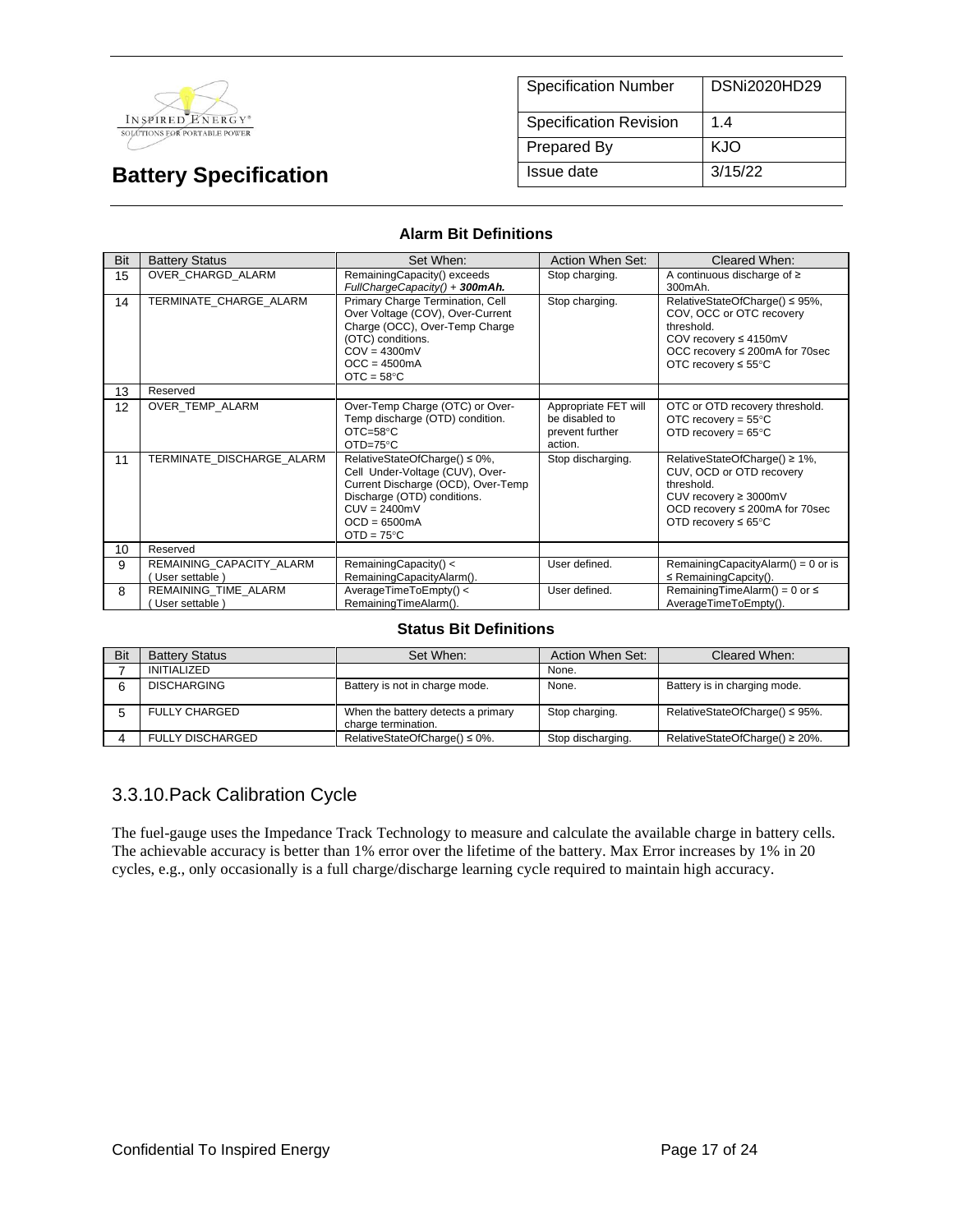

| <b>Specification Number</b>   | <b>DSNi2020HD29</b> |
|-------------------------------|---------------------|
| <b>Specification Revision</b> | 1.4                 |
| Prepared By                   | KJO                 |
| Issue date                    | 3/15/22             |

## **3.4. Protection Electronics**

#### 3.4.1. Overview Of Operation

Electronic circuitry is permanently connected within the battery pack to prevent damage if either the charger or host device fails to function correctly. The circuitry also protects the battery if an illegal current source is placed across the battery terminals, or an illegal load is connected. Redundant levels of protection have been implemented (the primary protection levels are auto-resettable and the secondary are non-resettable).

#### 3.4.2. Charge Protection

#### Over-Voltage:

The primary protection circuit will prevent the battery from charging if any cell voltage  $\geq$  4250mV. Then, once all cell voltages are  $\leq 4150$ mV, it will allow charging again.

The primary protection circuit will prevent the battery from charging if any cell voltage  $\geq$  4300mV by blowing a power path logic fuse. The fuse is non-re-settable rendering the battery pack non-functional.

The secondary protection circuit will prevent the battery from charging if any cell voltage  $\geq 4.45 + (-0.05V)$  by blowing a power path logic fuse. The fuse is non-re-settable rendering the battery pack non-functional.

#### Over-temp:

The primary protection circuit also provides over-temperature protection and will prevent the battery from charging at temperatures  $\geq 54^{\circ}$ C(see paragraph 3.1.5 for ChargeCurrent() request). Then, once the battery temperature has cooled to  $\leq$ 45°C, it will again allow charging.

#### Over-Current:

The primary protection circuit also provides continuous over-current protection and will prevent the battery from charging at current  $\geq 4.5$ A. Then, once the average charge current is  $\leq 200$ mA for 70sec, the battery will re-test the over-current condition, and again allow charging.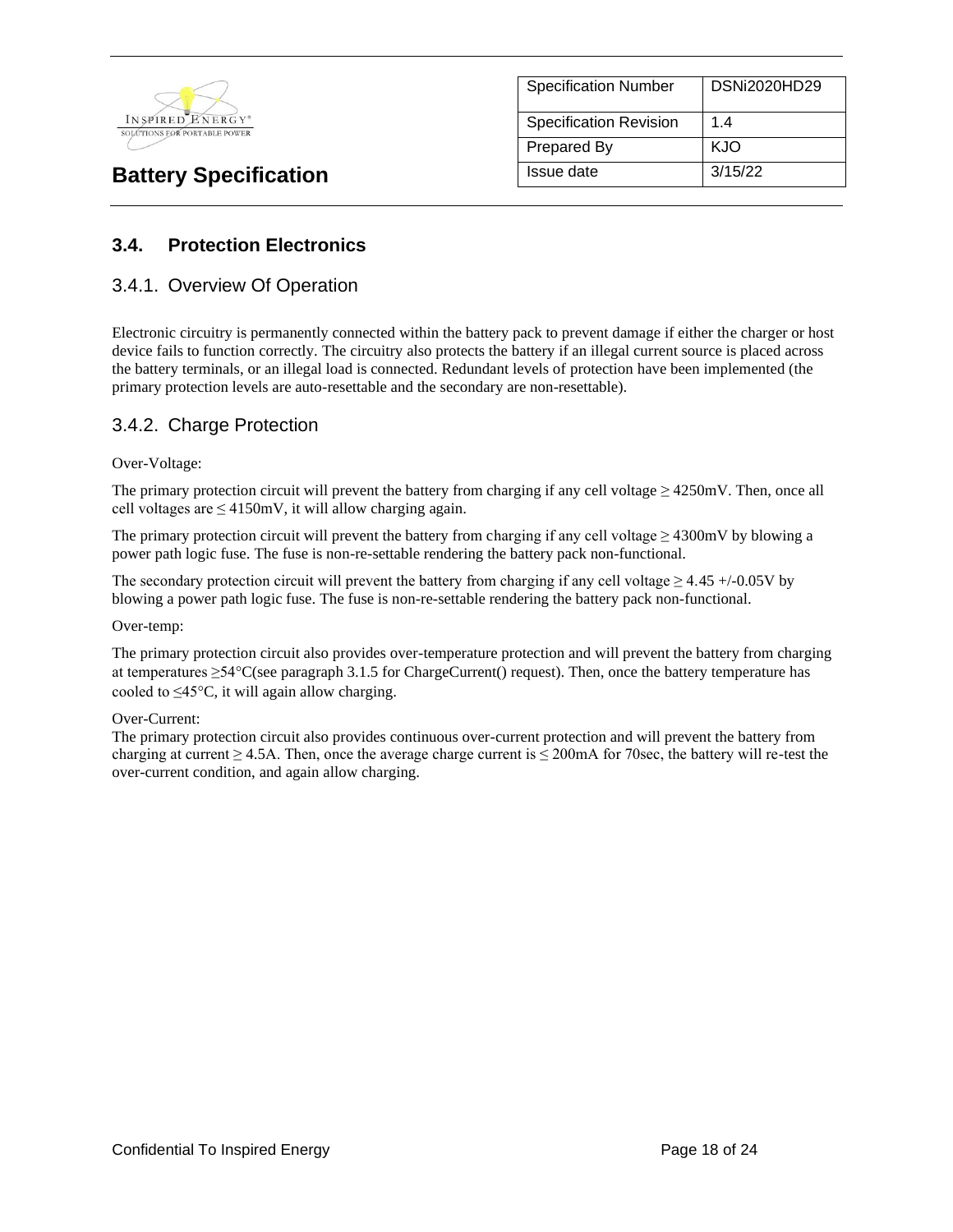

| <b>Specification Number</b>   | <b>DSNi2020HD29</b> |
|-------------------------------|---------------------|
| <b>Specification Revision</b> | 14                  |
| <b>Prepared By</b>            | KJO                 |
| Issue date                    | 3/15/22             |

### 3.4.3. Discharge Protection

Under-Voltage:

The primary protection circuit will prevent the battery from being further discharged once any cell voltage reaches 2500mV. Then, once all cell voltages are  $\geq$  3000mV, it will allow discharge again.

#### Over-temp:

The primary protection circuit also provides over-temperature protection and will prevent the battery from discharging at temperatures  $\geq 75^{\circ}$ C. Then, once the battery temperature has cooled to  $\leq 65^{\circ}$ C, it will again allow discharging.

If the battery reaches 85°C for any reason the secondary protection circuit will blow the in-line power path logic fuse. The fuse is non-re-settable rendering the battery pack non-functional.

#### Over-Current:

The primary protection circuit also provides continuous over-current protection and will prevent the battery from discharging at current  $\geq 6.5$ A. Then, once the average discharge current  $\leq 200$ mA for 70sec, the battery will re-test the over-current condition, and again allow discharging.

#### 3.4.4. Cell Voltage Imbalance Protection

Resting Cell Imbalance:

The primary protection circuit will prevent the battery from charging or discharging if the maximum voltage difference between two cell stacks is  $> 200$ mV for  $> 5$  seconds when the pack has a current  $\leq$  5mA for 30 minutes and any cell stack is  $> 3.5V$ .

Active Cell Imbalance:

The primary protection circuit will prevent the battery from charging or discharging if the maximum voltage difference between two cell stacks is > 300mV for > 5 seconds when the pack has a current  $\geq$  50mA and any cell stack is  $> 3.7V$ .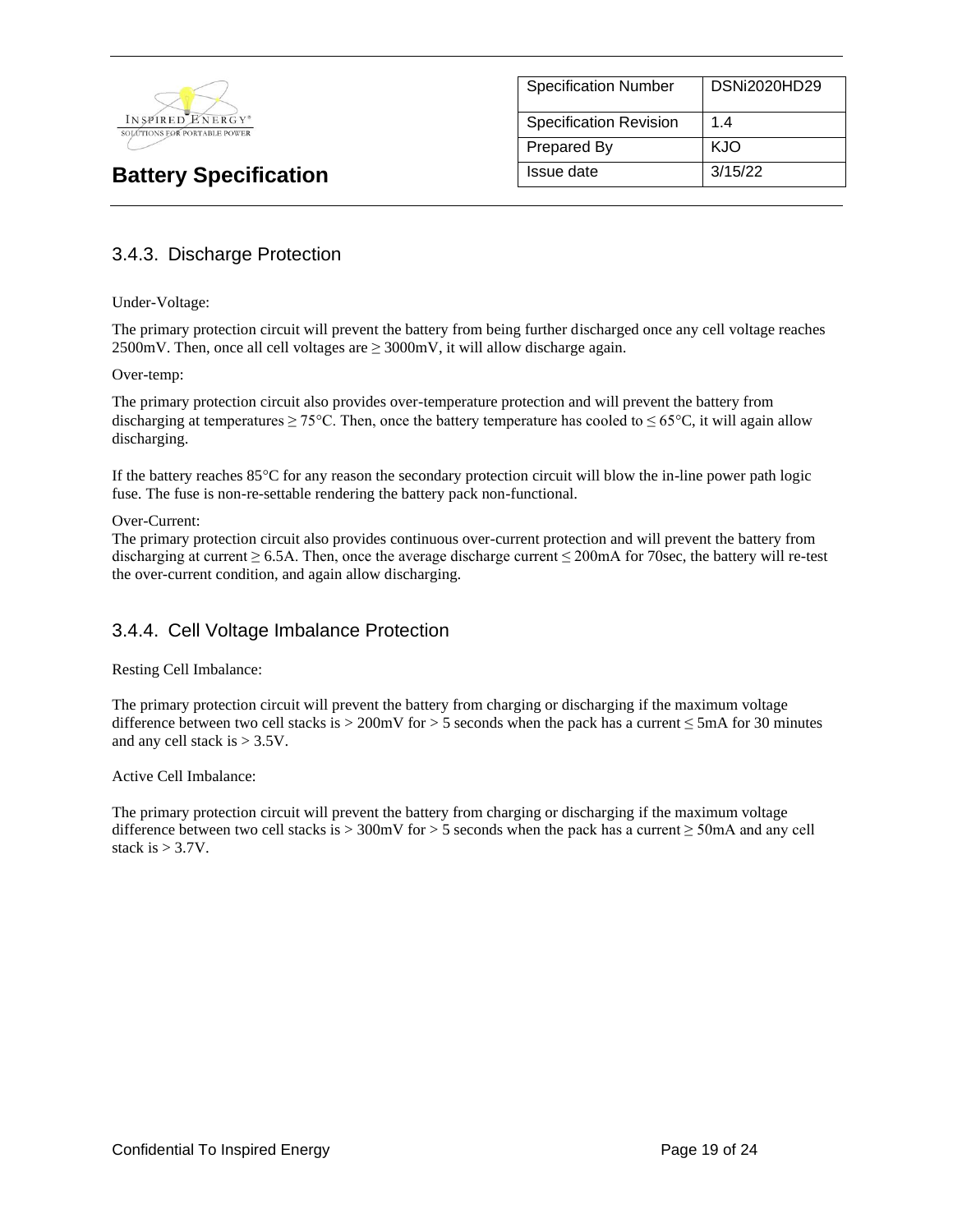

| <b>Specification Number</b>   | <b>DSNi2020HD29</b> |
|-------------------------------|---------------------|
| <b>Specification Revision</b> | 14                  |
| Prepared By                   | KJO                 |
| Issue date                    | 3/15/22             |

# 3.4.5. Short-Circuit Protection

The primary protection circuit will prohibit the discharge of the battery if a short-circuit is placed across the battery  $+$  / - terminals. Then, once the average discharge current  $\leq$  1mA and at least 70sec has passed since the initial trip point, the battery will re-test the short-circuit condition, and again allow discharging.

The pack is design to withstand reasonable in-rush currents without resetting the electronics and without interrupting the discharge cycle. The following graph illustrates the short-circuit/in-rush set points as implemented:

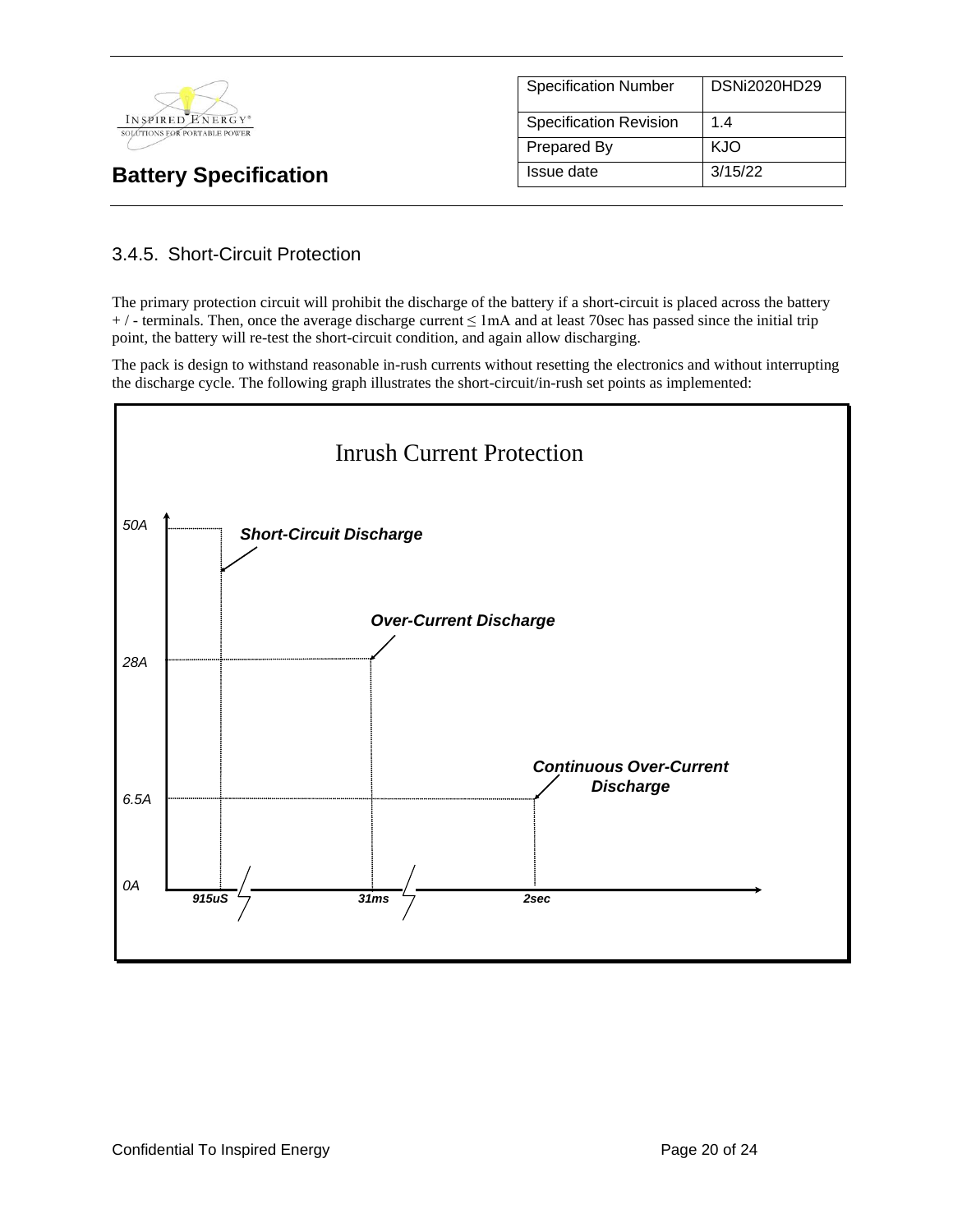

| <b>Specification Number</b>   | <b>DSNi2020HD29</b> |
|-------------------------------|---------------------|
| <b>Specification Revision</b> | 14                  |
| Prepared By                   | KJO                 |
| Issue date                    | 3/15/22             |

### **3.5. Passive Safety Protection**

#### 3.5.1. Overview Of Operation

The battery pack is fitted with additional components to protect it against abusive charge and discharge conditions. These are in addition to the electronic protection.

#### 3.5.2. Slow-Blow Current Fuse (Logic Fuse)

A current slow-blow fuse is assembled in series with the battery pack to protect the battery pack against abusive over current over-load. The hold current is rated at 15A for 4 hours (minimum@25C). The fuse is non-re-settable rendering the battery pack non-functional.

#### **3.6. Mechanical Specifications**

#### 3.6.1. Weight

Approximately 1.12 lbs. (0.506 Kg).

#### 3.6.2. Mating Connector

The recommended interconnection mating male connector is AMP P/N 5787422-1 or 5787446-1.

#### 3.6.3. Date Code/Serial Number

#### IE YYWWRR

#### SN SSSSS XZZAh

 $IE =$  Inspired Energy Newberry facility YY = Calendar Year WW = Calendar Week RR = Battery revision SSSSSS = Serial Number  $X =$  the cell supplier  $ZZAh =$  the stored energy of the battery in Amp hours

#### 3.6.4. Packaging

The batteries are packaged in bulk, per current regulations.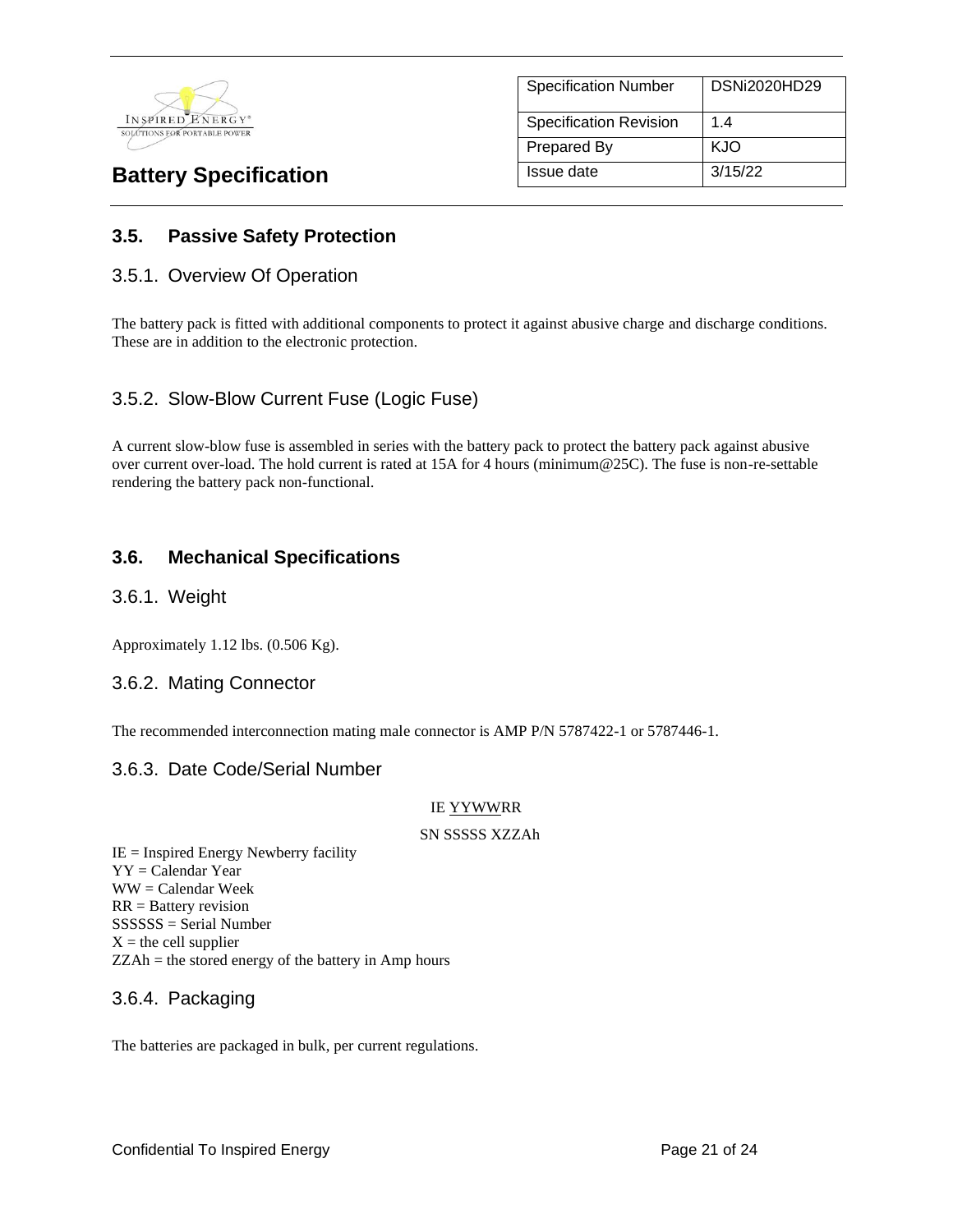

| <b>Specification Number</b>   | DSNi2020HD29 |
|-------------------------------|--------------|
| <b>Specification Revision</b> | 1.4          |
| <b>Prepared By</b>            | KJO          |
| Issue date                    | 3/15/22      |

### 3.6.5. Mechanical Drawing

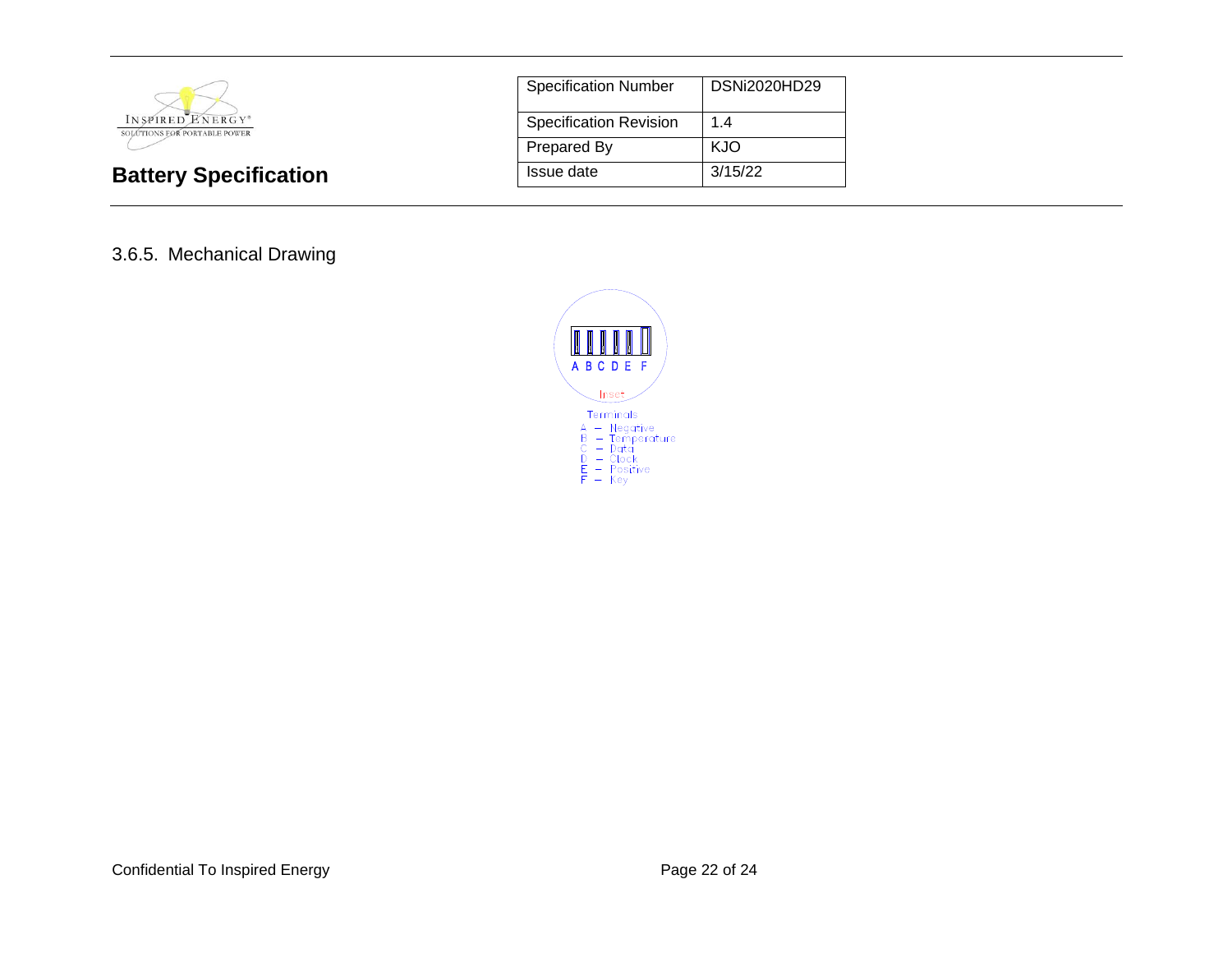

| <b>Specification Number</b>   | <b>DSNi2020HD29</b> |
|-------------------------------|---------------------|
| <b>Specification Revision</b> | 1.4                 |
| Prepared By                   | KJO                 |
| Issue date                    | 3/15/22             |